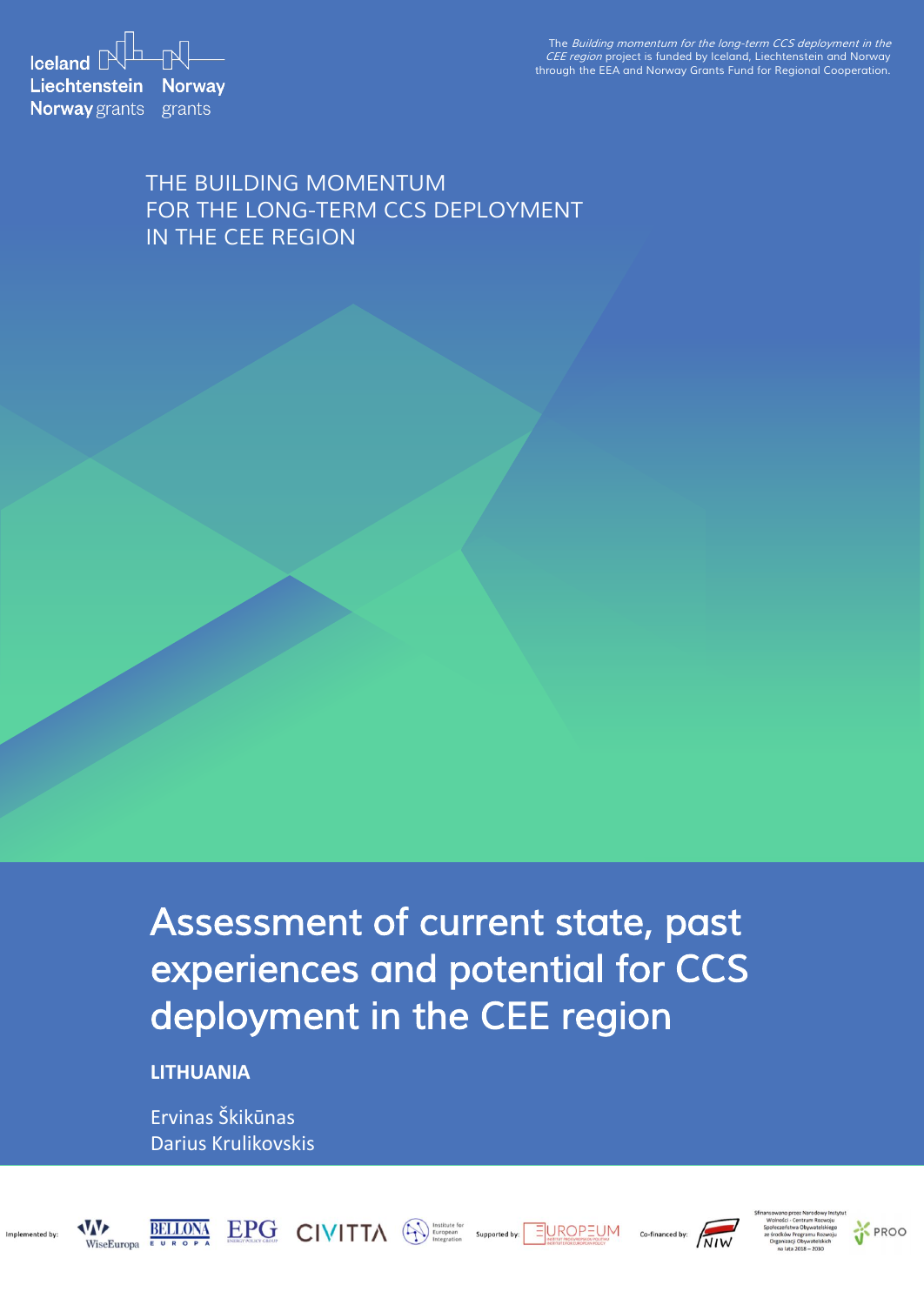## **Table of contents**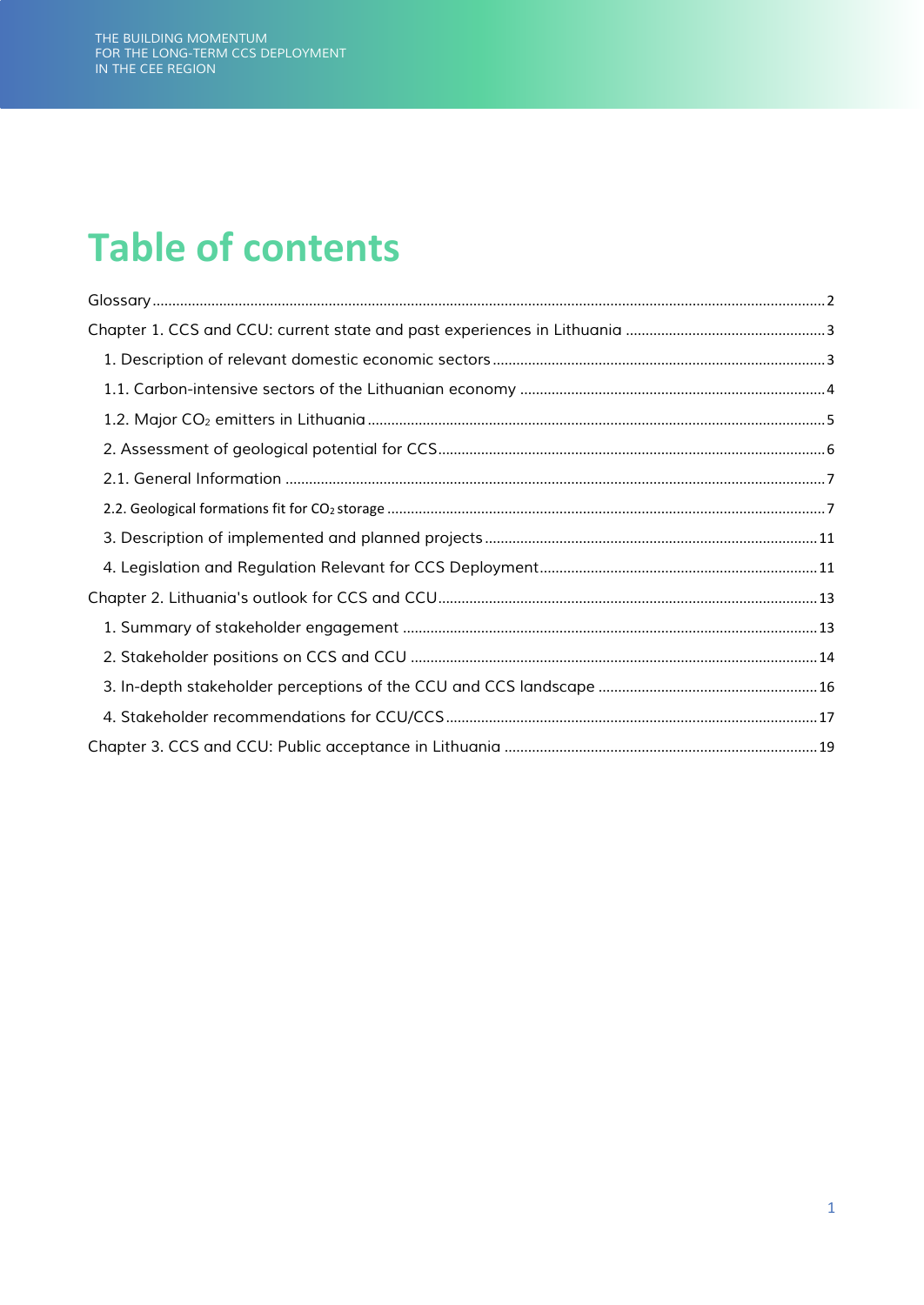## <span id="page-2-0"></span>**Glossary**

| <b>Term</b>     | <b>Definition</b>                                                      |
|-----------------|------------------------------------------------------------------------|
| AB              | Joint stock company (LT: akcinė bendrovė)                              |
| CC              | Carbon capture                                                         |
| <b>CCS</b>      | Carbon capture and storage                                             |
| CCU             | Carbon capture and utilisation                                         |
| CO <sub>2</sub> | Carbon dioxide                                                         |
| <b>DNA</b>      | Deoxyribonucleic acid                                                  |
| EC              | <b>European Commission</b>                                             |
| <b>EU</b>       | <b>European Union</b>                                                  |
| <b>EUR</b>      | Euro, the currency used in the European Union                          |
| Gt              | Giga tonne (one billion tonnes)                                        |
| ΚN              | Klaipėdos nafta                                                        |
| <b>KTU</b>      | Kaunas University of Technology (LT: Kauno technologijų universitetas) |
| <b>LNG</b>      | Liquified natural gas                                                  |
| LS.             | Larvik Shipping                                                        |
| <b>MOL</b>      | Mitsui O.S.K. Lines                                                    |
| MPa             | Mega Pascal (one million Pascal units)                                 |
| Mt              | Mega tonne (one million tonnes)                                        |
| PET             | Polyethylene terephthalate                                             |
| PET             | Polyethylene terephthalate                                             |
| SĮ              | Municipality company (LT: savivaldybės įmonė)                          |
| <b>UAB</b>      | Limited liability company (LT: uždaroji akcinė bendrovė)               |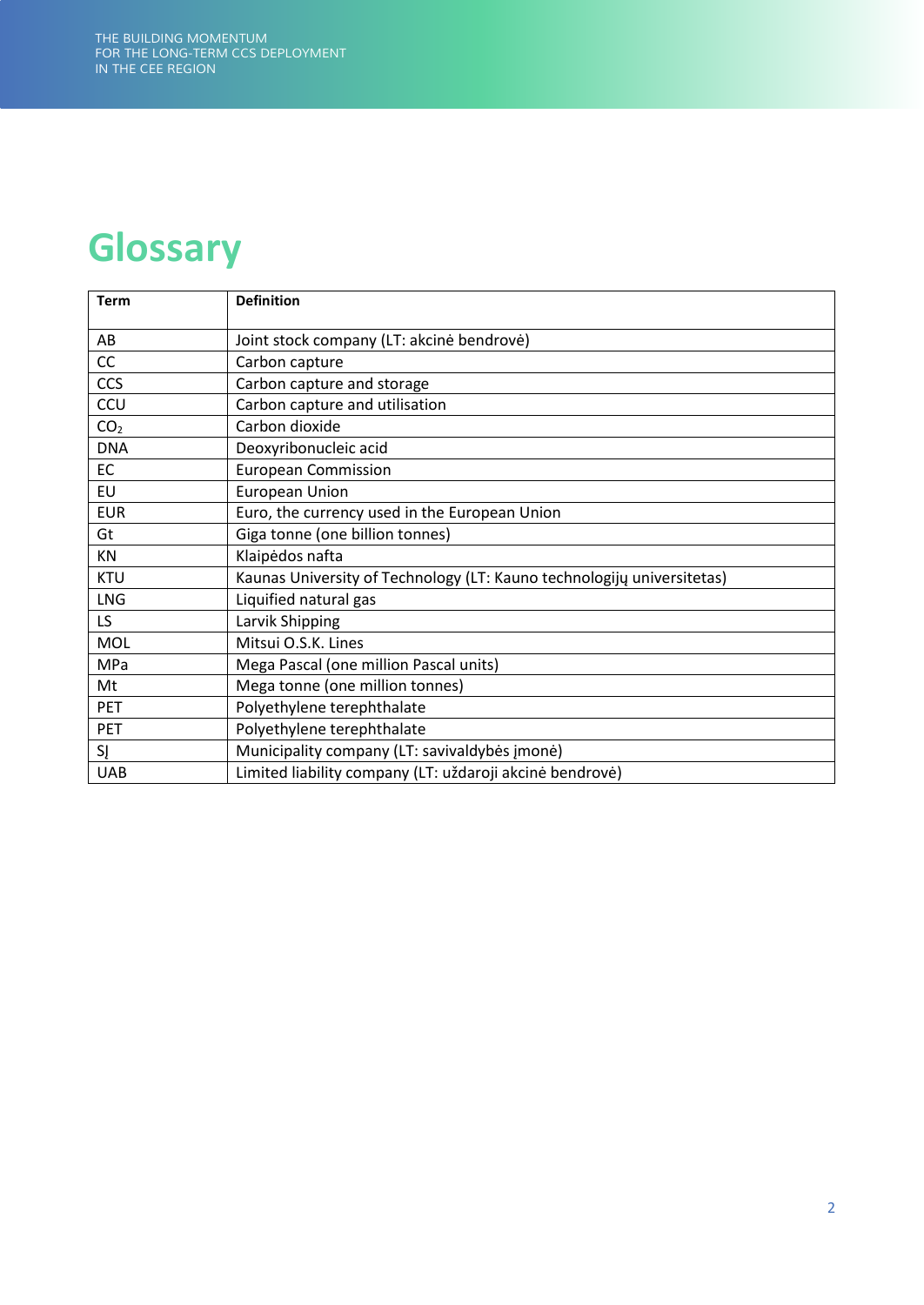# <span id="page-3-0"></span>**Chapter 1. CCS and CCU: current state and past experiences in Lithuania**

### <span id="page-3-1"></span>**1. Description of relevant domestic economic sectors**

Lithuania's industry contribution to the gross domestic product is about 20%, and industrial goods account for more than 80% of Lithuania's exports. In terms of production volume, the country's industry is dominated by the manufacturing, chemical production, furniture and wood, clothing and textile, and electronics industries. Concerning  $CO<sub>2</sub>$  emissions, the main sectors of interest are fertiliser production, cement production, oil refining, and heating and electricity production.

### **FIGURE 1: MAIN INDUSTRY CO2 EMISSION SOURCES IN LITHUANIA**



*Source: Environment protection agency of Lithuania, 2019*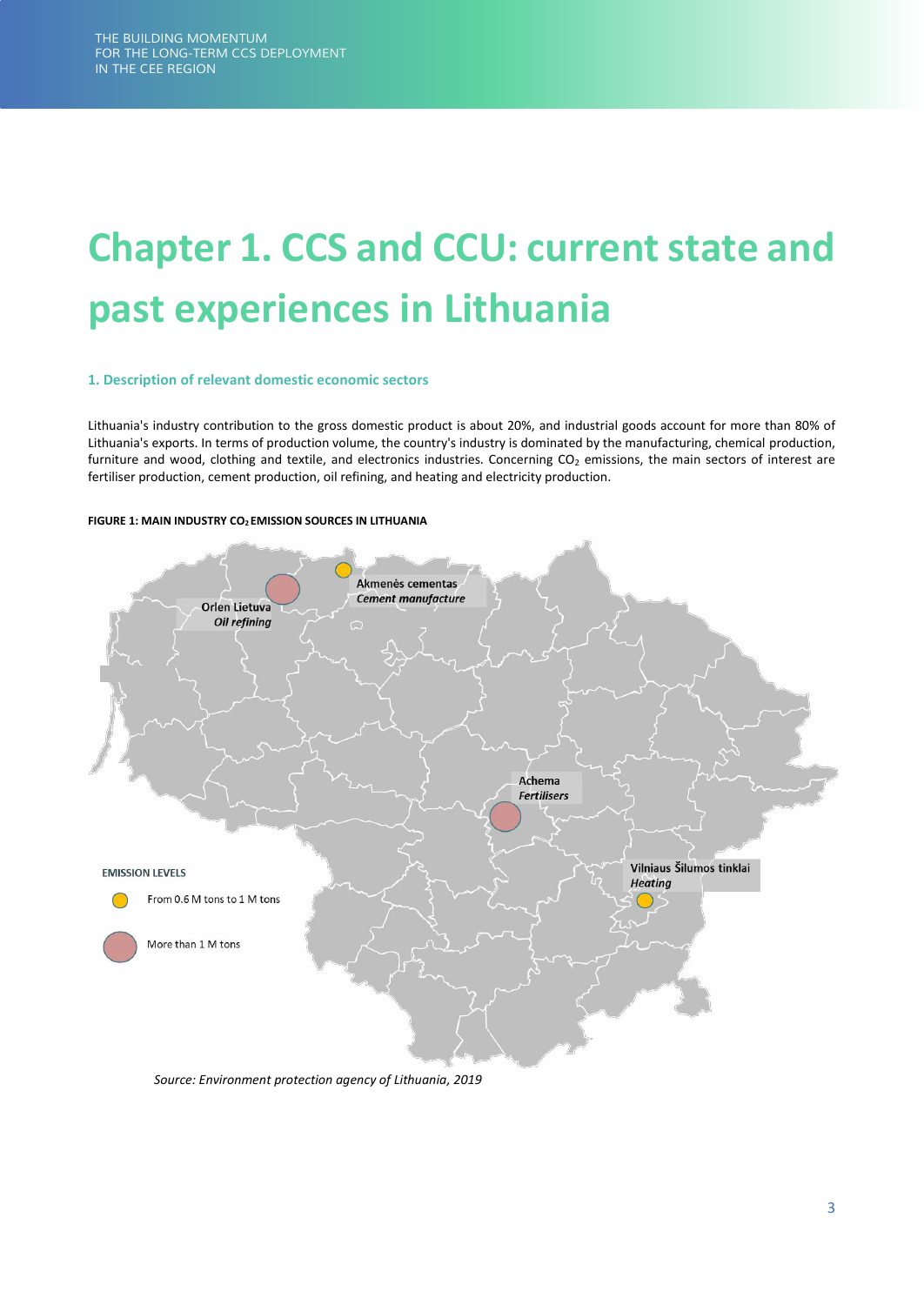### <span id="page-4-0"></span>**1.1. Carbon-intensive sectors of the Lithuanian economy**

In addition to the main industry emitters, a significant part – 38% – of total emissions in Lithuania comes from heat and power generation. So, the main carbon-intensive sectors of the Lithuanian economy are:

- Fertiliser manufacturing and related chemical processes (1 plant in the central part of Lithuania, 250 km from Klaipėda port);
- Oil refinery and oil processing (north-west Lithuania, 60 km from the cement plant, 130 km from port of Klaipėda);
- Cement manufacturing (north-west Lithuania, 60 km from the cement plant, 160 km from port of Klaipėda);
- Heating and energy production (one emitter above 0.2 million tonnes per year in Klaipėda, 10 km from the port of Klaipėda).

Out of the industrial players, five companies emit the majority (67%) of  $CO<sub>2</sub>$ .

### **FIGURE 2: INDUSTRY EMISSIONS BY COMPANY IN LITHUANIA, M TONNES, 2019**



*Source: Environment protection agency of Lithuania* 

Top 5 main CO<sub>2</sub> emitting entities - and major stakeholders withing the CCU/CCS context - are the following:

- 1. Achema 2.5 M tonnes of CO<sub>2</sub>. Achema is a producer of nitrogen fertiliser and other chemical products;
- 2. Orlen Lietuva 1.6 M tonnes of CO<sub>2</sub>. Orlen Lietuva is an oil refining company;
- 3. Akmenės cementas 0.97 M tonnes of CO<sub>2</sub>. Akmenės cementas is the largest cement manufacturer in Lithuania;
- 4. Vilniaus Šilumos tinklai 0.62 M tonnes of CO<sub>2</sub>. Vilniaus šilumos tinklai is Lithuania's largest provider of heating and hot water;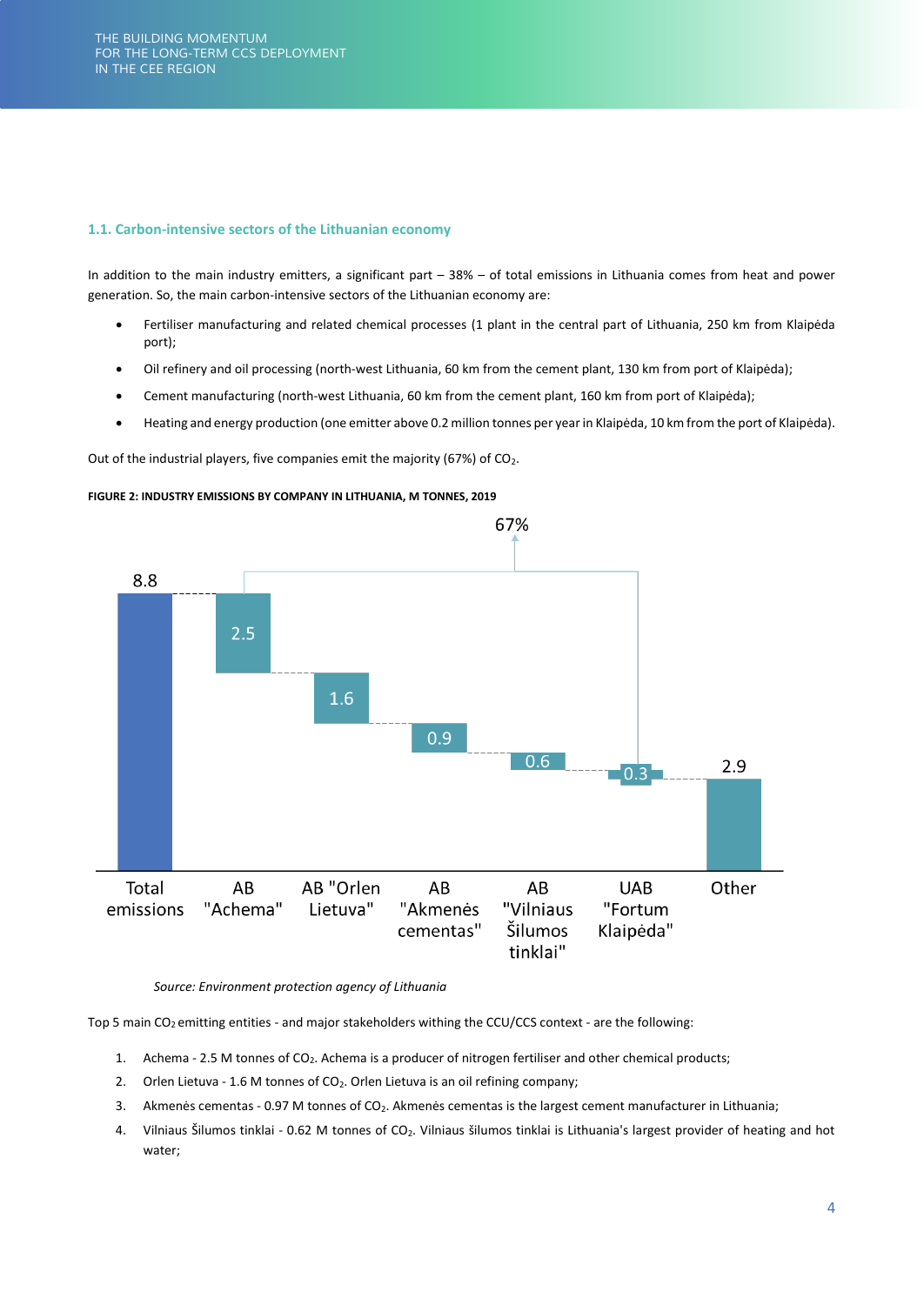5. Fortum Klaipėda - 0.27 M tonnes of CO<sub>2</sub><sup>1</sup>. Fortum Klaipėda generates heat and electricity using sorted municipal and industrial waste.

### <span id="page-5-0"></span>**1.2. Major CO2 emitters in Lithuania**

Companies that emit more than 50 thousand tonnes of  $CO<sub>2</sub>$  are shown in Table 1.

|  |  | TABLE 1: INDUSTRY EMISSIONS BY COMPANY IN LITHUANIA, 2019 |
|--|--|-----------------------------------------------------------|
|  |  |                                                           |

| No. | <b>COMPANY/OBJECT NAME</b>                                                       | <b>SECTOR</b>                                      | CO <sub>2</sub> EMISSIONS, 2019, '000 |
|-----|----------------------------------------------------------------------------------|----------------------------------------------------|---------------------------------------|
| 1.  | AB "Achema"                                                                      | Fertilisers                                        | 2,486                                 |
| 2.  | AB "Orlen Lietuva"                                                               | Oil refining                                       | 1,599                                 |
| 3.  | AB "Akmenės Cementas"                                                            | Cement                                             | 968                                   |
| 4.  | AB "Vilniaus šilumos tinklai"                                                    | <b>District heating</b>                            | 625                                   |
| 5.  | UAB "Fortum Klaipėda"                                                            | <b>District heating</b>                            | 271                                   |
| 6.  | AB "Šiaulių energija" Šiaulių Pietinė katilinė                                   | District heating                                   | 238                                   |
| 7.  | AB "Grigeo Klaipėda"                                                             | Paper production                                   | 216                                   |
| 8.  | UAB "Idex Paneriškės"                                                            | District heating                                   | 180                                   |
| 9.  | UAB "Neo Group" katilinė                                                         | PET resins and polyol                              | 159                                   |
| 10. | AB Roquette Amilina (buvusi UAB "Lignoterma")                                    | Grain processing                                   | 142                                   |
| 11. | AB "Panevėžio energija" Panevėžio RK-1                                           | <b>District heating</b>                            | 124                                   |
| 12. | UAB "Utenos šilumos tinklai" Utenos rajononė katilinė                            | District heating                                   | 91                                    |
| 13. | UAB "Mažeikių šilumos tinklai" Mažeikių katilinė                                 | <b>District heating</b>                            | 89                                    |
| 14. | UAB "Litesko" filialas "Marijampolės šiluma" Marijampolės ra-<br>joninė katilinė | <b>District heating</b>                            | 88                                    |
| 15. | UAB "Idex Biruliškės"                                                            | <b>District heating</b>                            | 83                                    |
| 16. | AB "Kauno energija" Petrašiūnų elektrinė                                         | Electricity production                             | 80                                    |
| 17. | AB "Ignitis gamyba" Elektrėnų kompleksas                                         | Electricity production                             | 78                                    |
| 18. | AB "Klaipėdos energija" Klaipėdos rajoninė katilinė                              | <b>District heating</b>                            | 70                                    |
| 19. | AB "Panevėžio energija" Rokiškio RK                                              | <b>District heating</b>                            | 66                                    |
| 20. | UAB "Paroc"                                                                      | <b>Building materials</b><br>production (rockwool) | 62                                    |
| 21. | AB "Jonavos šilumos tinklai" Girelės rajoninė katilinė                           | <b>District heating</b>                            | 61                                    |
| 22. | UAB "Litesko" filialas "Druskininkų šiluma" Druskininkų katilinė                 | District heating                                   | 61                                    |
| 23. | SĮ "Visagino energija"                                                           | <b>District heating</b>                            | 59                                    |
| 24. | UAB "IKEA Industry Lietuva"                                                      | Furniture production                               | 59                                    |
| 25. | AB "Kauno energija" "Šilko" katilinė                                             | <b>District heating</b>                            | 55                                    |
| 26. | UAB "Hoegh LNG Klaipėda"                                                         | LNG terminal                                       | 50                                    |
| 27. | Other, smaller emissions (total - 61)                                            |                                                    | 787                                   |

<sup>&</sup>lt;sup>1</sup> Amount of CO<sub>2</sub> emissions shows total emissions from fossil fuels (0.14 M tonnes) and biomass (0.13 M tonnes).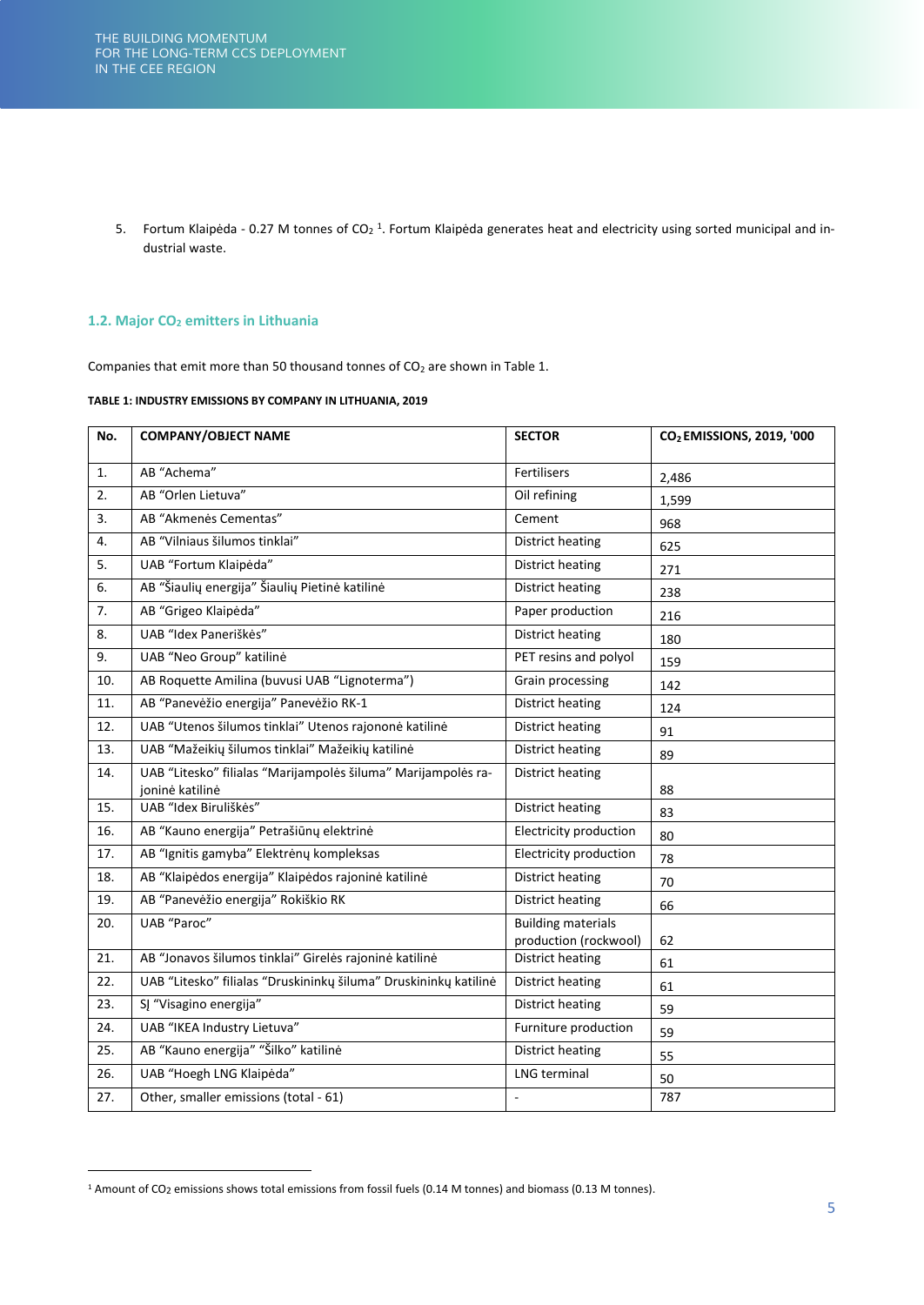### <span id="page-6-0"></span>**2. Assessment of geological potential for CCS**

Lithuania is located in the eastern and central parts of the Baltic sedimentation basin; the thickness of the sedimentary cover varies from 200 metres in the southeast of the country to 2.3 km on the Baltic Sea coast. The section is characterised by a variety of lithological composition and hydrogeological conditions. The upper part of the sedimentary cover is in the zone of active water exchange; deeper transition and stagnant zones are distinguished. Overall, the Baltic countries are situated within the Baltic sedimentary basin that contains a number of regional-scale aquifers. However, only two of these, the Lower-Middle Devonian (marked D1 and D2 respectively) and Middle Cambrian reservoirs (marked Cm), meet the basic requirements for CO<sub>2</sub> storage. Offshore options of CCS for Lithuania are limited, and their storage potential has low estimates<sup>2</sup>.



### **FIGURE 3: INDUSTRIAL CARBON DIOXIDE EMISSIONS AND POTENTIAL GEOLOGICAL SINKS IN THE BALTIC STATES**

*Geological cross-section across Estonia, Latvia and Lithuania. Major aquifers are Indicated by dots. V - Vendian (Ediacaran), Cm - Cambrian, O - Ordovician, S - Silurian, D1, D2 and D3 - Lower, Middle and Upper Devonian, P2 - Middle Permian, T1 - Lower Triassic, J - Jurassic, K - Cretaceous, Q - Quaternary.* 

*Source: Feasibility study. Carbon capture, transport and storage in geological formations, taking the provisions of the draft Directive, 2008, UAB Cowi Baltic and UAB Krige Investicija into account.*

As a result of these conditions, two carbon capture and storage scenarios are suitable for Lithuanian conditions, which require different assessment strategies. The first group of potential objects consists of anticline-type structures, including oil fields. The second type includes monocular-type saline aquifers. Anticline-type structures are the safest, but their potential is limited compared

<sup>&</sup>lt;sup>2</sup> Šliaupa S., Lojka R., Tasáryová Z., Kolejka V., Hladík V., Kotulová J., Kucharič L., Fejdi V., Wójcicki A., Tarkowski R., Uliasz-Misiak B., Šliaupienė R., Nulle I., Pomeranceva R., Ivanova O., Shogenova A. and Shogenov K. (2013) CO2 storage potential of sedimentary basins of Slovakia, the Czech Republic, Poland and the Baltic States. Geological Quarterly, 57 (2):219–232, doi: 10.7306/gq.1088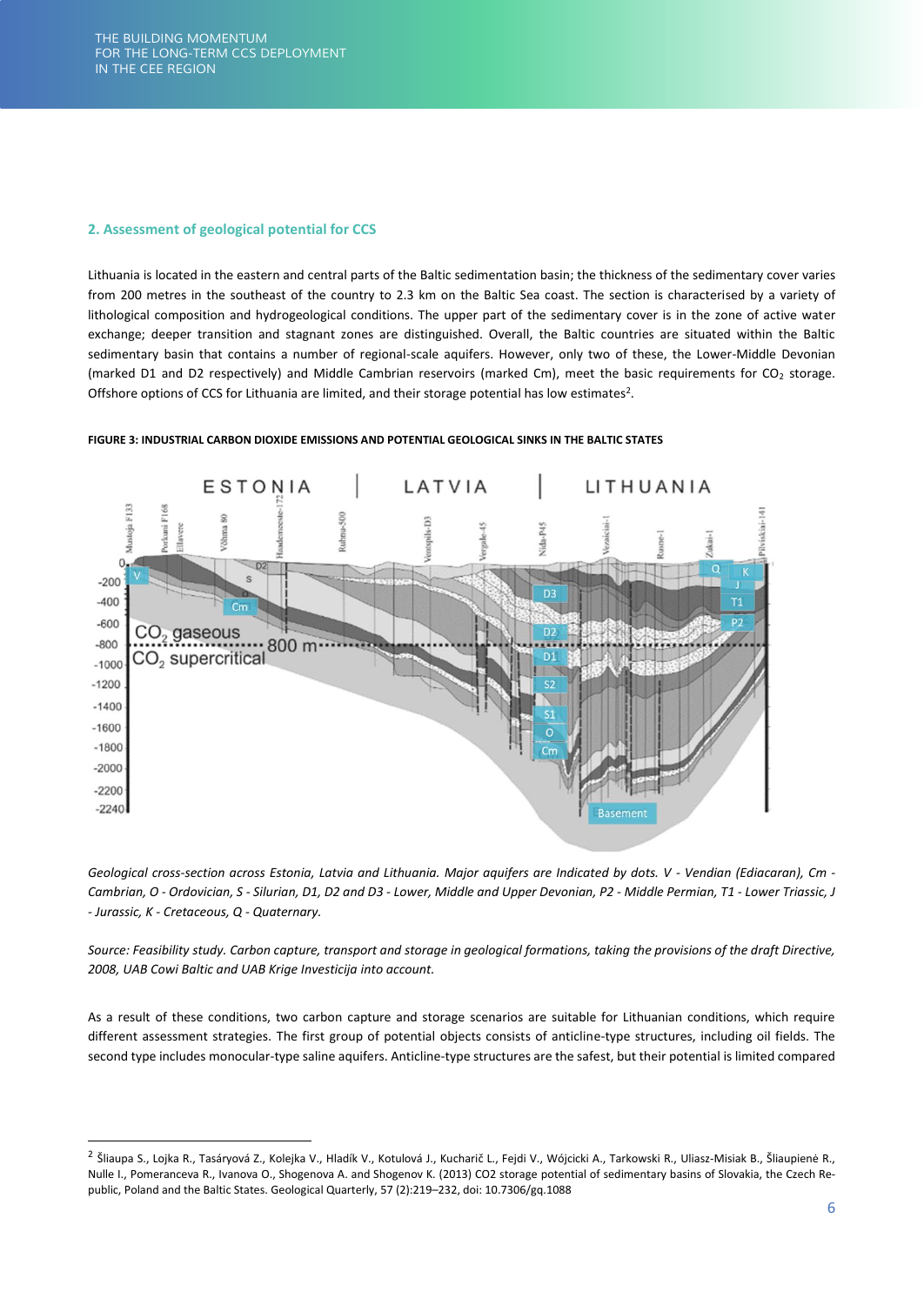to monoclonal aquifers. As the experience of long-term research in Lithuania shows, higher closed elevations are only common in the Cambrian aquifer.

### <span id="page-7-0"></span>**2.1. General Information**

A number of parameters were evaluated when studying the  $CO<sub>2</sub>$  disposal potential of Lithuanian depths. Temperature measurement data of 160 deep wells were used to determine the temperature regime (Šliaupa, 2002), hydrostatic pressure information was reviewed. The reservoir porosity database consists of over 10,000 porosity and permeability measurements (Šliaupa et al., 2003), and the Devonian collector database contains several hundred measurements. The water mineralisation database consists of: Cambrian collector - 170 wells, Lower Devonian and Pärnu collector - 75 wells, Upninkai-Šventoji - 1300 wells. Other aquifers are not analysed because they are in unfavourable thermobaric conditions. Assessing the potential of local traps in the Cambrian collector, 72 structures on land and 30 structures in the Baltic Sea were inventoried.

### <span id="page-7-1"></span>**2.2. Geological formations fit for CO2 storage**

According to the conditions of temperature and pressure, there are two promising saline aquifers in the territory of Lithuania - Cambrian and Pernu-Kemeriai (Lower Devonian and Lower Middle Devonian). Other aqueous layers common in the Lithuanian sedimentary section are lower in temperature and pressure than required, therefore  $CO<sub>2</sub>$  burial is not possible in them. According to the thermobaric characteristics, the Cambrian aquifer shows the most favourable conditions. The critical isotherm of 32 °C is in central Lithuania. In the west of the country the temperature reaches 70-85 °C. This high-temperature area roughly coincides with the pressure range higher than 7.8 MPa, and in western Lithuania it reaches up to 20 MPa. Thus, the entire western side of Lithuania is promising in this aspect - here the CO<sub>2</sub> will be in a supercritical state. In the eastern part of Lithuania, CO<sub>2</sub> is in the gas phase, and it will only reach liquid state (between the 32 °C isotherm and the 7.8 MPa isobar) in a small area. The Cambrian collector consists of Middle Cambrian Deimena regional floor sandstone, and in central Lithuania there is also suitable lower Cambrian sandstone<sup>3</sup>. The thickness varies from 20-30 to 60-70 m. Cambrian sandstone is characterised by decreasing porosity and permeability to the west, which is associated with greater depths of deposition. The open porosity varies from an average of 25% to 16% at a depth range of 400-1800 m.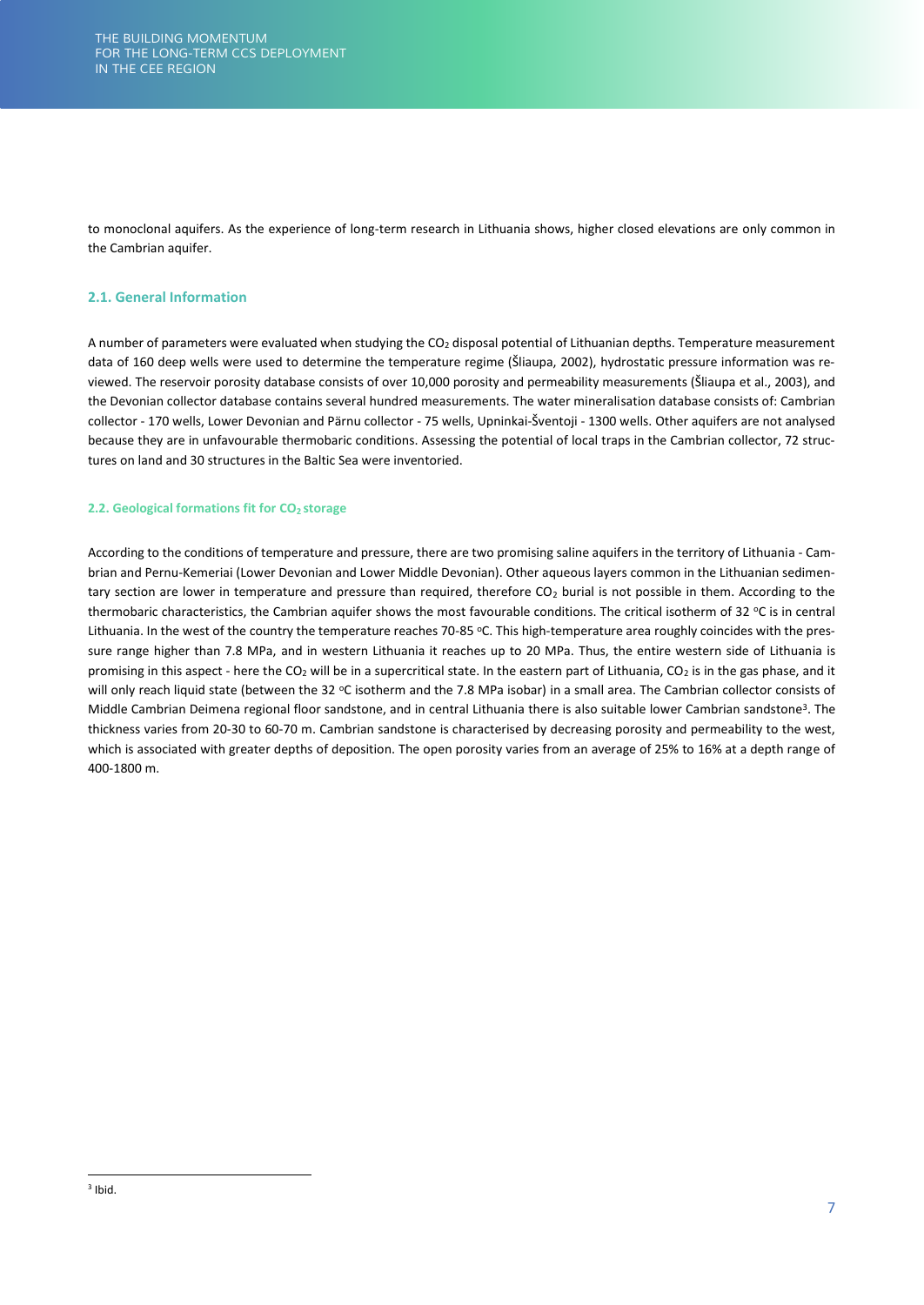

### **FIGURE 4: REGIONAL STORAGE CAPACITY OF CAMBRIAN AND LOWER DEVONIAN AQUIFERS, ONSHORE LITHUANIA.**

### *Source: EU GeoCapacity, 2009*

In the Pernu-Kemeri aquifer,  $CO_2$  can be buried in western Lithuania, where the temperature and pressure exceed 32 °C and 7.8 MPa. The maximum temperature on the ridge reaches up to 45 °C, the pressure - 9 MPa, in some places (e.g. near Syderiai, along the lowered Telšiai fracture wing) it exceeds 10 MPa. CO<sub>2</sub> will be in a supercritical state here, while in central and eastern Lithuania it will be in a gaseous consistency. In the transition zone,  $CO<sub>2</sub>$  is in the liquid phase. The thickness of the aquifer reaches up to 190 metres in the northern part of western Lithuania (Paluknė-1 borehole). The Gargždai series below is characterised by poor collector properties, low-permeability siltstones predominate, abundant layers of clay and sandstone form a small part of the section. The aquifer of Pernu-Kemeri has good collector properties, the section is dominated by weakly cemented sandstone, the porosity of which is usually 25-30 percent. The permeability of sandstone is 0.5-4 millidarcy - these are very good collector properties. Sandstone makes up 62- 67% of the aquifer section.

The largest structures in the territory of Lithuania are Syderiai and Vaškai. Another large structure stands out in the Baltic Sea near the coast (5 km). The CO<sub>2</sub> storage potential of these structures is shown in the table below.

| <b>Aquifer structure</b>   | X coordinates (WGS-84) | Y coordinates (WGS-84) | Capacity (MtCO2) |
|----------------------------|------------------------|------------------------|------------------|
| Syderiai                   | 22.43                  | 55.92                  | 21.5             |
| Vaškai                     | 24.25                  | 56.07                  | 8.7              |
| Baltic Sea structure (D11) | 20.9                   | 56.02                  | 11.3             |

### **TABLE 2: MAIN GEOLOGICAL STRUCTURES FIT FOR STORAGE IN LITHUANIA.**

*Source: Feasibility study. Carbon capture, transport and storage in geological formations, taking the provisions of the draft Directive, 2008, UAB Cowi Baltic and UAB Krige Investicija into account.*

### **SYDERIAI**

On the basis of seismic research, one Syderiai well was drilled in the centre of the structure. The amplitude of the structure reaches 80 m, the collector of the middle chamber is at a depth of 1458 m. The structure is oblong in shape, 8 by 11 km in size. From the south and east, it reaches fractures. The southern fracture is a part of the large Telšiai fracture zone, the eastern - an accompanying smaller fracture, the amplitude of which exceeds 75 m. The thickness of the collector is 57 m. It consists of Middle Cambrian Deimena series sand dunes with an average porosity of 16% and an effective water horizon of 0.75. A clay layer about 10 m thick divides the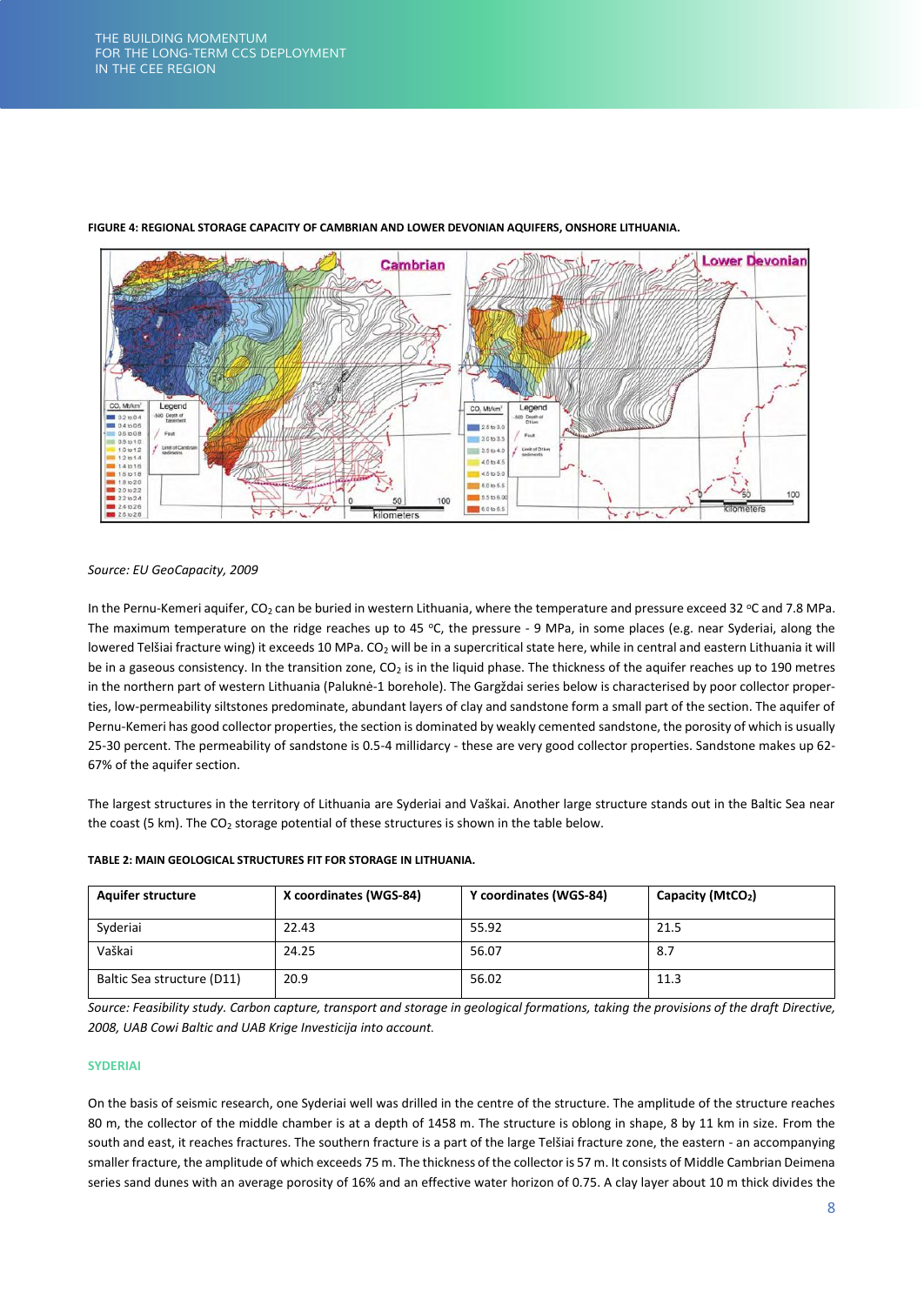collector into two parts. The average porosity of the upper sandstone is 18% (27 m thick), the lower - 15% (12 m thick). The temperature of the layer is 50 °C. Water mineralisation - 122.4 g /  $\mid$  (sodium-chloride type water).

The Syderiai elevation can hold 21.5 Mt CO<sub>2</sub>. Syderiai elevation is close to the gas pipeline, which increases the potential of this structure. However, it should be emphasised that this structure is one of the most promising for the development of an underground gas storage facility in Lithuania, therefore a conflict of interest is possible here.

### **VAŠKAI**

The structure in Vaškai is located in Pasvalys district, 10 km northwest of Pasvalys City. Between 1992 and 1999, seismic surveys were carried out in 168 km of the area and 5 wells were drilled based on its results. No significant geothermal studies have been carried out here, one can only guess from the general regional situation that the temperature of the chamber is about 30 °C, so it may be a bit too low to maintain a supercritical state in the reservoir. The carbon dioxide will be in the liquid phase, which is heavier than the pore water, so it will migrate downwards, erupting from the structure.

The Vaškai structure could store 8.7 Mt CO2. The advantage of this structure is that it is close to gas pipelines and the simple geometric shape of the structure. Weaknesses of the Vaškai structure - 1) underground gas storage facilities are planned in the perspective, 2) unclear fracture closure; 3) there is a lack of temperature measurement data that would allow one to substantiate the supercritical state of CO<sub>2</sub> in the Cambrian aquifer.

### **BALTIC SEA STRUCTURES**

The aforementioned two promising salty aquifers extend into the Baltic Sea. Geological and geophysical surveys have also been carried out here in the past, mainly related to oil exploration. Seismic intelligence data identified 45 structures for which the  $CO<sub>2</sub>$ storage potential was calculated. The highest elevation highlighted is named D11, located 5 km from the shore. Its potential is estimated at 11 Mt. Other structures range from 100,000 tonnes to 7.8 Mt. No promising structures were found in the Devonian strata, as on land, so the prospects for this aquifer are virtually nil.

### **VARĖNA SERPENTINITE**

Geological formations provide prospective sinks for CO<sub>2</sub> sequestration - essentially the main storage options in Lithuania. Alternatively, mineral carbonation, which is a process of converting naturally occurring minerals such as magnesium- and calcium-based silicates into stable carbonate minerals, has great potential. Different minerals can be potentially used for the immobilisation of carbon dioxide. The ultramafic rocks have been identified as the most suitable rock media. However, they are rather rare and can only provide limited reserves for CO2 sequestration. Alternatively, serpentinite rocks are abundant in the world and can serve for the immobilisation of CO<sub>2</sub>. The large serpentinite province was mapped in the Palaeoproterozoic crystalline basement of southern Lithuania. Serpentinites associate with high-quality iron ore, which provides the opportunity for the cascade utilisation of these formations. The volume of the serpentinites in the largest Varena Iron Ore Deposit is estimated to be as large as 1-2 Gt. Consequently, the sequestration potential is evaluated to be as high as 0.5-1 Gt. It is equal to 200-500 years of  $CO<sub>2</sub>$  production by the major southeastern Lithuanian carbon dioxide emission cluster. The other serpentinite bodies identified in south-eastern Lithuania are much smaller. Assuming the total capacity of the rest objects is roughly equal to the Varena Iron Ore Deposit, they provide large potential for the mineral sequestration of carbon dioxide. However, one of the major problems in using rock material for  $CO<sub>2</sub>$  immobilisation is related to the volume of resources used and waste created. Also, logistical Issues of transporting  $CO<sub>2</sub>$  to the location of serpentinite deposits can be a serious hurdle. As a result, these technologies, compared to e.g. hydrodynamic trapping in saline aquifers, are rather immature and need considerable development. The main prospective structures and serpentinite deposits are shown i[n Figure](#page-10-0) [5.](#page-10-0)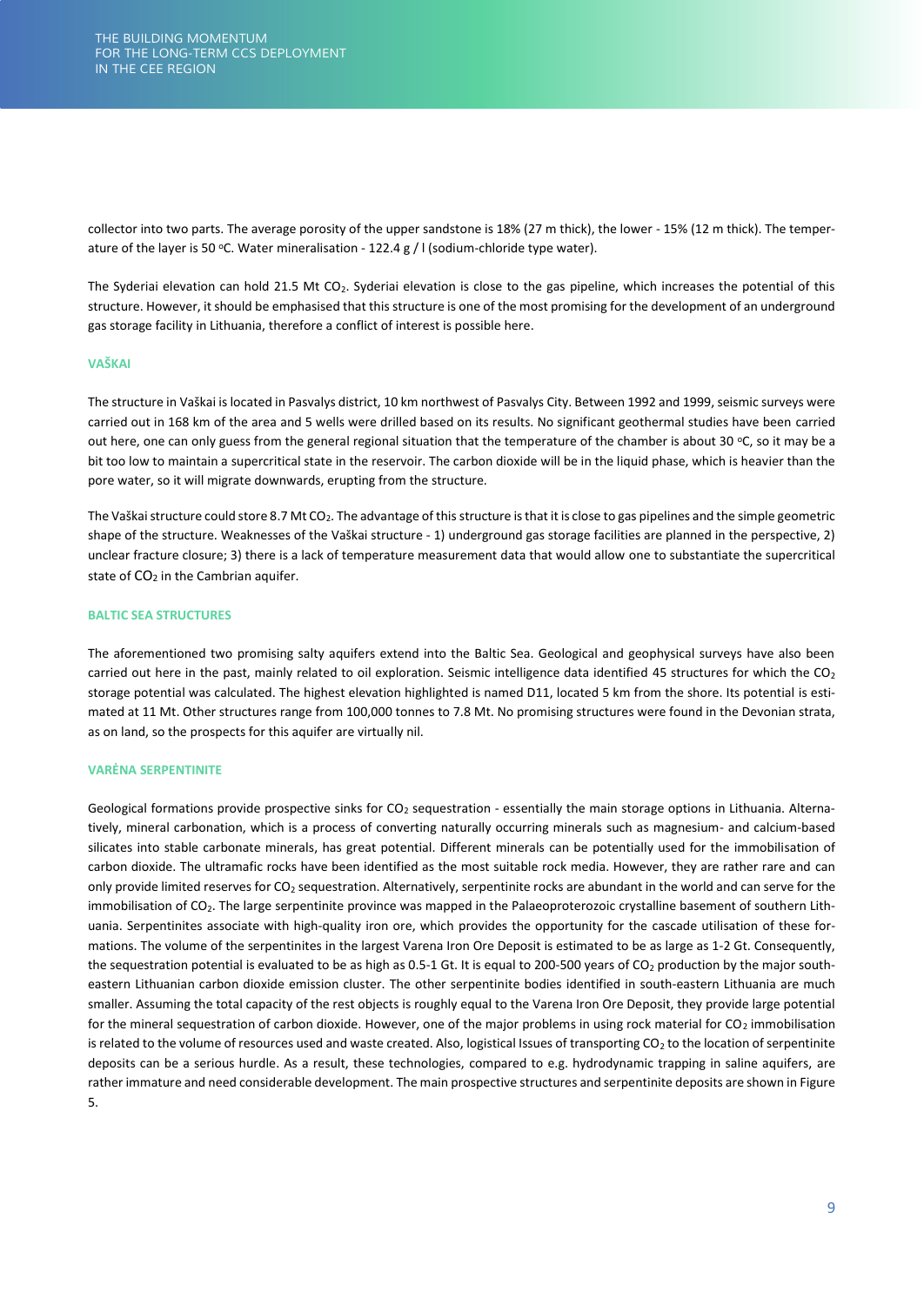

### <span id="page-10-0"></span>**FIGURE 5: MAIN PROMISING GEOLOGICAL STRUCTURES AND SERPENTINITE DEPOSITS.**

*Source: Feasibility study. Carbon capture, transport and storage in geological formations, taking the provisions of the draft Directive, 2008, UAB Cowi Baltic and UAB Krige Investicija into account.*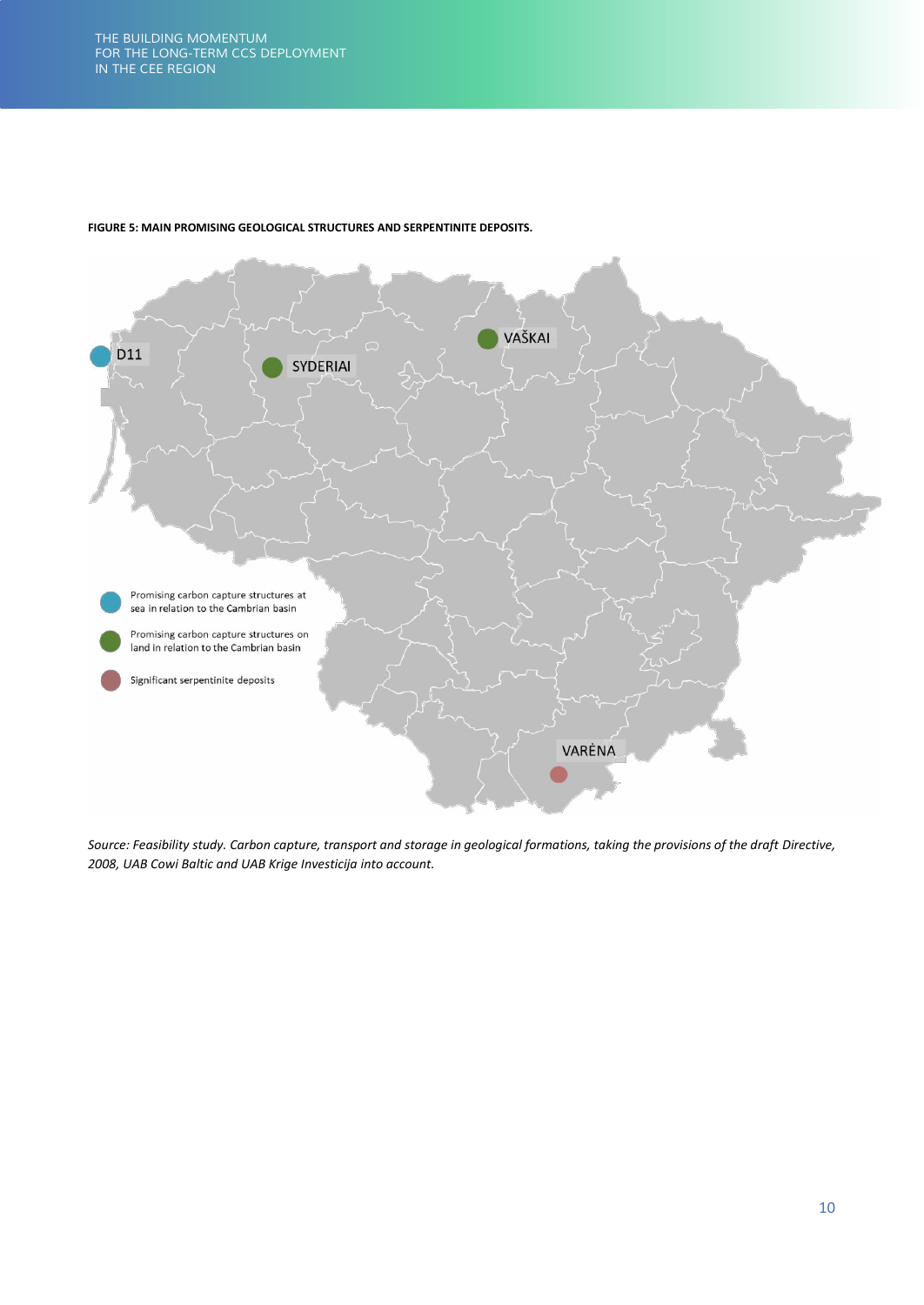### <span id="page-11-0"></span>**3. Description of implemented and planned projects**

As of writing this report, the injection and storage of carbon dioxide in natural and artificial underground cavities and aquifers is prohibited within the depths of the earth in Lithuania (small-scale projects, up to 10 thousand tonnes of CO<sub>2</sub> are allowed). (See 4. Legislation and regulation relevant for CCS deployment). Because of this, key stakeholders are holding back on planning CCS-related projects. Transportation of carbon dioxide to storage locations outside of Lithuania is permitted, but logistical costs and geographical challenges exist as the major emitters would need transportation for large amounts of  $CO<sub>2</sub>$  and the only viable option is transporting by ship. So, hypothetical discussions are taking place concerning CCS, but without restoring the legal ability to develop the storage aspect of the CCS sector, these discussions will not be realised as active projects within Lithuania.

Currently, several companies have shown an interest or taken part in steps for pre-feasibility study evaluations. This allows for smallscale calculations and experiments which do not come at a large cost. One concrete example of this interest - Klaipedos nafta (KN), Larvik Shipping (LS), and Mitsui O.S.K. Lines (MOL) will carry out a feasibility study for a liquefied CO<sub>2</sub> and hydrogen project in Klaipeda, Lithuania. KN, LS and MOL acknowledge the potential of CCUS and have reached an agreement to develop liquefied CO<sub>2</sub> (LCO<sub>2</sub>) loading facilities at KN's existing infrastructure in Klaipeda, Lithuania. The overall vision is to develop an LCO<sub>2</sub> logistics and value chain from Lithuania and potentially the Baltic region with the seaport of Klaipeda at the centre. The main task of the feasibility study will be to identify an optimal configuration to export  $CO<sub>2</sub>$  to one or more sequestration facilities within Europe. It also includes the possibility to produce blue hydrogen as an important and necessary solution to reach a zero emissions economy.

Full list of stakeholders and their positions can be found in section 2 of chapter 2 (se[e 2. Stakeholder positions on CCS and CCU\)](#page-14-0).

| <b>Title of legislative</b>       | <b>Relevance to CCS/CCU</b>                                                                                           |
|-----------------------------------|-----------------------------------------------------------------------------------------------------------------------|
| document                          |                                                                                                                       |
| Law of Depths of the              | The legal landscape of CCS deployment in Lithuania currently has a significant discrepancy. First, the                |
| Earth and CO <sub>2</sub> Storage | Law on Geological Storage of Carbon <sup>4</sup> establishes the rights, duties and responsibilities of persons in    |
|                                   | the exploration, transportation of $CO2$ , use and closure of geological storage facilities for $CO2$ , state         |
|                                   | management of geological storage of carbon dioxide, selection of geological storage facilities for car-               |
|                                   | bon dioxide, permits for the storage of carbon dioxide in the territory of the Republic of Lithuania. It              |
|                                   | also provides legal requirements for the conditions of issuance, renewal and cancellation in the Lithu-               |
|                                   | anian exclusive economic zone and the continental shelf, obligations related to the operation, closure                |
|                                   | and post-closure of the geological storage of carbon dioxide, as well as dispute settlement and inter-                |
|                                   | national cooperation procedures.                                                                                      |
|                                   | Secondly, Chapter IV of the Law on the Depths of the Earth <sup>5</sup> provides guidelines for the use of the        |
|                                   | resources of the Earth's depths and cavities. However, the amendments to Article 14 of this Chapter,                  |
|                                   | introduced in 2019, stipulate that the introduction and/or storage of carbon dioxide in natural and/or                |
|                                   | artificial subsoil cavities and/or aquifers is outright <b>prohibited</b> . In the same Article it is also prohibited |
|                                   | to use natural underground cavities for the disposal and/or storage of waste, radioactive and hazard-                 |
|                                   | ous to human health and the environment, waste from the extractive industries, except for the return                  |
|                                   | of brine extracted during exploration and/or exploitation to the same hydrocarbon tank subsoil. This                  |
|                                   | results in the Law on the Depths of the Earth effectively renouncing the possibility of geological storage            |
|                                   | of carbon.                                                                                                            |

### <span id="page-11-1"></span>**4. Legislation and Regulation Relevant for CCS Deployment**

<sup>4</sup> https://e-seimas.lrs.lt/portal/legalAct/lt/TAD/TAIS.403288

<sup>5</sup> https://e-seimas.lrs.lt/portal/legalAct/lt/TAD/TAIS.19879/asr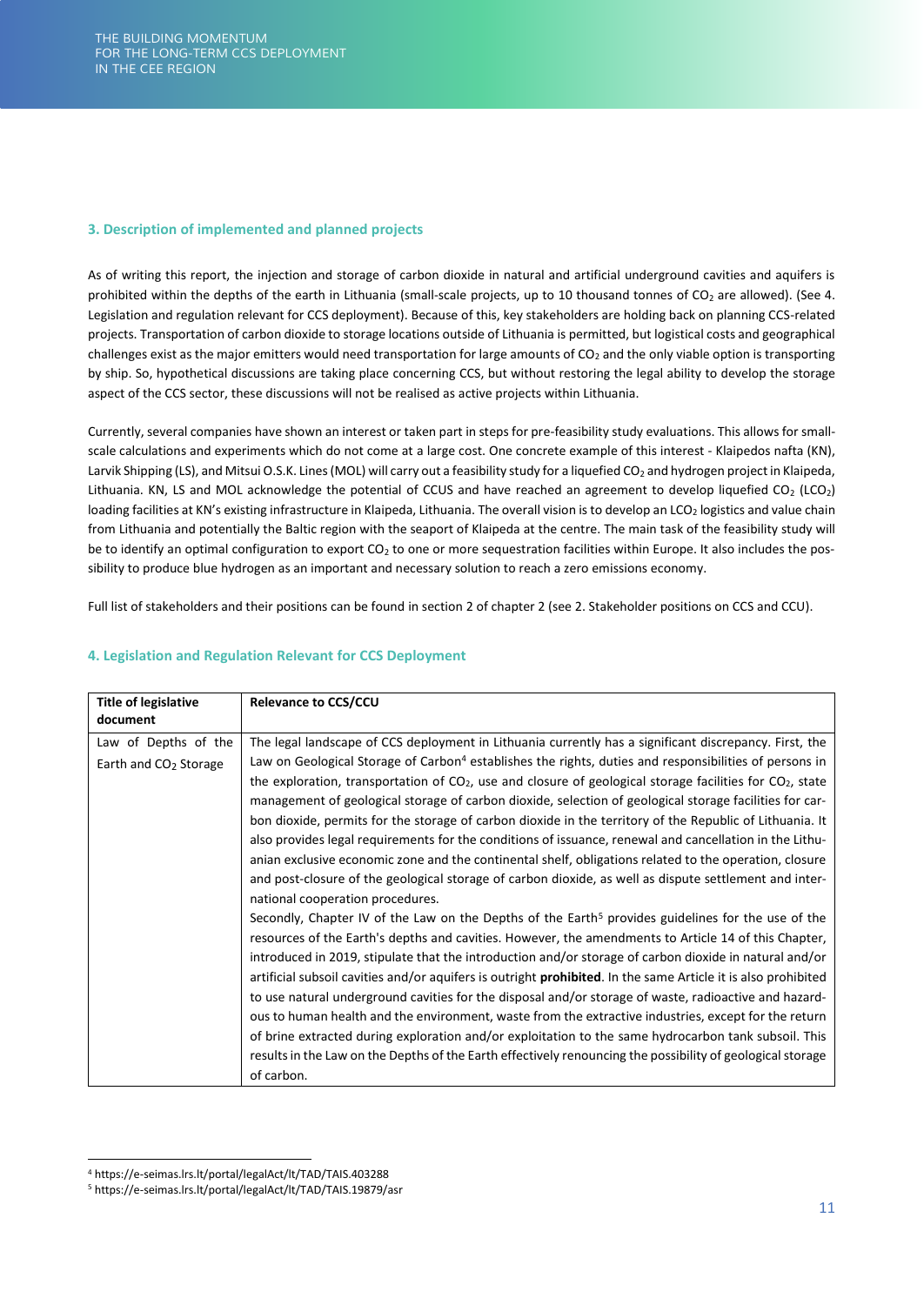| <b>Title of legislative</b><br>document                                | <b>Relevance to CCS/CCU</b>                                                                                                                                                                                                                                                                                                                                                                                                                                                                                                                                                                                                                                                                                                                                                   |
|------------------------------------------------------------------------|-------------------------------------------------------------------------------------------------------------------------------------------------------------------------------------------------------------------------------------------------------------------------------------------------------------------------------------------------------------------------------------------------------------------------------------------------------------------------------------------------------------------------------------------------------------------------------------------------------------------------------------------------------------------------------------------------------------------------------------------------------------------------------|
| National Climate Plan                                                  | Use of hydrogen in energy, industry and transport is an additional promising area for the development<br>of energy innovations and the use of energy competencies, research and experimental development<br>results in other areas of the economy, including the promotion of export growth and the development<br>of new businesses in the country. The European Innovation Fund will provide more than $\epsilon$ 10 billion in<br>support in five strategic areas between 2020 and 2030, two of which are directly related to $CO2$<br>storage.                                                                                                                                                                                                                            |
| Comprehensive Plan of<br>the Territory of the<br>Republic of Lithuania | In the context of the EU's climate change and energy policy set out in Directive 2009/31/EC on the<br>implementation of geological storage of carbon dioxide, Lithuania should continue to assess the con-<br>ditions and prospects for $CO2$ capture, transport and geological storage, focussing on the supercritical<br>site and alternative geological storage technologies and opportunities. The territory of the supercritical<br>state is marked in the drawing Complex infrastructure and reservation of territories for the needs of<br>the state. Despite this statement being in the Comprehensive plan, current research on the depths of<br>the Earth is mostly prohibited, unless it does not intrude on the various cavities and formations under-<br>ground. |

## **Conclusions**

The geological and legal landscape seems fitting for CCS, but certain articles in the Law on the Depths of the Earth have forbidden CO2 storage underground. Experiments and tests in small amounts are permitted, but the results of these cannot provide relevant or useful results to stakeholders who would be interested in CCS. Transportation is legal and regulated by the law on CO<sub>2</sub> storage and other general transportation and safety requirements.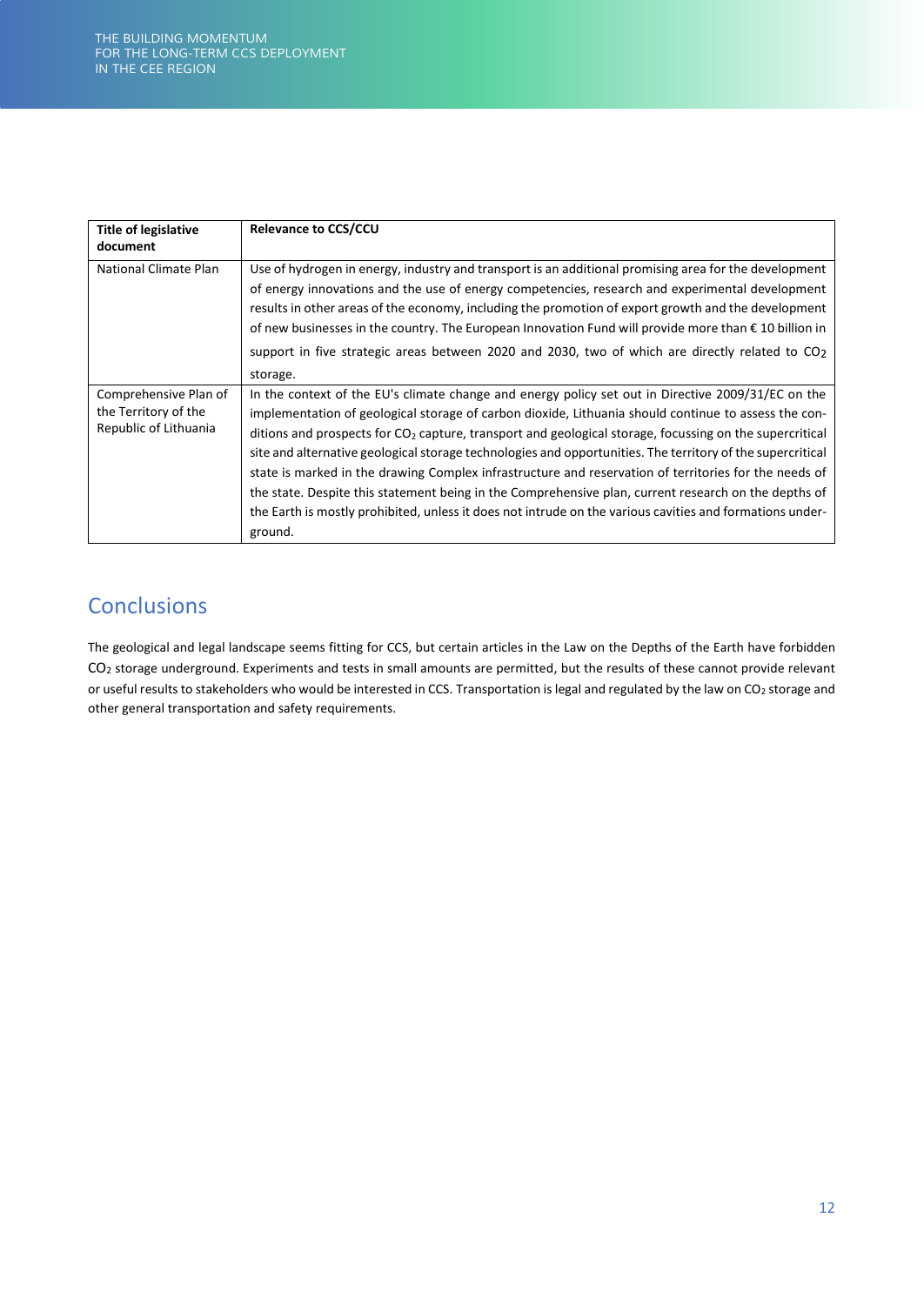# <span id="page-13-0"></span>**Chapter 2. Lithuania's outlook for CCS and CCU**

This chapter will capture the CCU and CCS landscape in the target country, as per the Country Template guidance document (Theme 2, section 1). It will be informed by background research and expert insights from targeted stakeholders.

### <span id="page-13-1"></span>**1. Summary of stakeholder engagement**

14 stakeholder representatives were approached and engaged mainly through interviews and also seminars and workshops. Two academic (a), three public (b) and nine industry (c) representatives were engaged. These were chosen based on: their impact on (a) research done in theory and in practice, their current emissions, relevance and interest in reducing CO<sub>2</sub> emissions (b) and, finally, on the impact of (c) the approached institutions on discourse concerning CCS/CCU. The full list of engaged stakeholders:

- Achema one of the top 5 companies by industry emissions. Produces nitrogen fertilisers and assorted chemical products;
- Akmenės cementas one of the top 5 companies by industry emissions. Produces cement and related products;
- District heating association a voluntary public organisation that represents the interests and rights of the Lithuanian District Heat utilities, organisations and other associated energy structures in the district heating sector;
- Fortum Lietuva one of the top 5 companies by industry emissions. Generates heat and electricity using sorted municipal and industrial waste;
- Ignitis Ignitis is the largest supplier of electricity and gas in Lithuania;
- Klaipėdos nafta is an oil and liquefied natural gas terminal operator based in Klaipėda, Lithuania;
- Kaunas university of Technology is one of the leading universities in Lithuania, with specialisations primarily in engineering, technologies and physical sciences;
- Lithuanian Geology Survey this institution, which organisationally is under the Ministry of Environment, is a state institution intended for the investigation of underground regulation, its use and protection;
- Minijos nafta the primary activity of the Lithuanian and Danish joint venture Minijos Nafta is oil extraction;
- Ministry of energy oversees government policy in fuel, electricity, thermo-energy production and supply for Lithuania's economy;
- Ministry of environment oversees the environment and natural resources in Lithuania;
- The State Scientific Institute Nature Research Centre is a public legal entity operating as a state budget institution and performing long-term research and experimental (social and cultural) development activities according to research trends established in the Articles of Association of the Nature Research Centre and significant for the state, society, international communication and business;
- Orlen Lietuva is one of the top 5 companies by industry emissions. Orlen Lietuva is an oil refining company;
- VIlniaus šilumos tinklai is one of the top 5 companies by industry emissions. This company is Lithuania's largest provider of heating and hot water.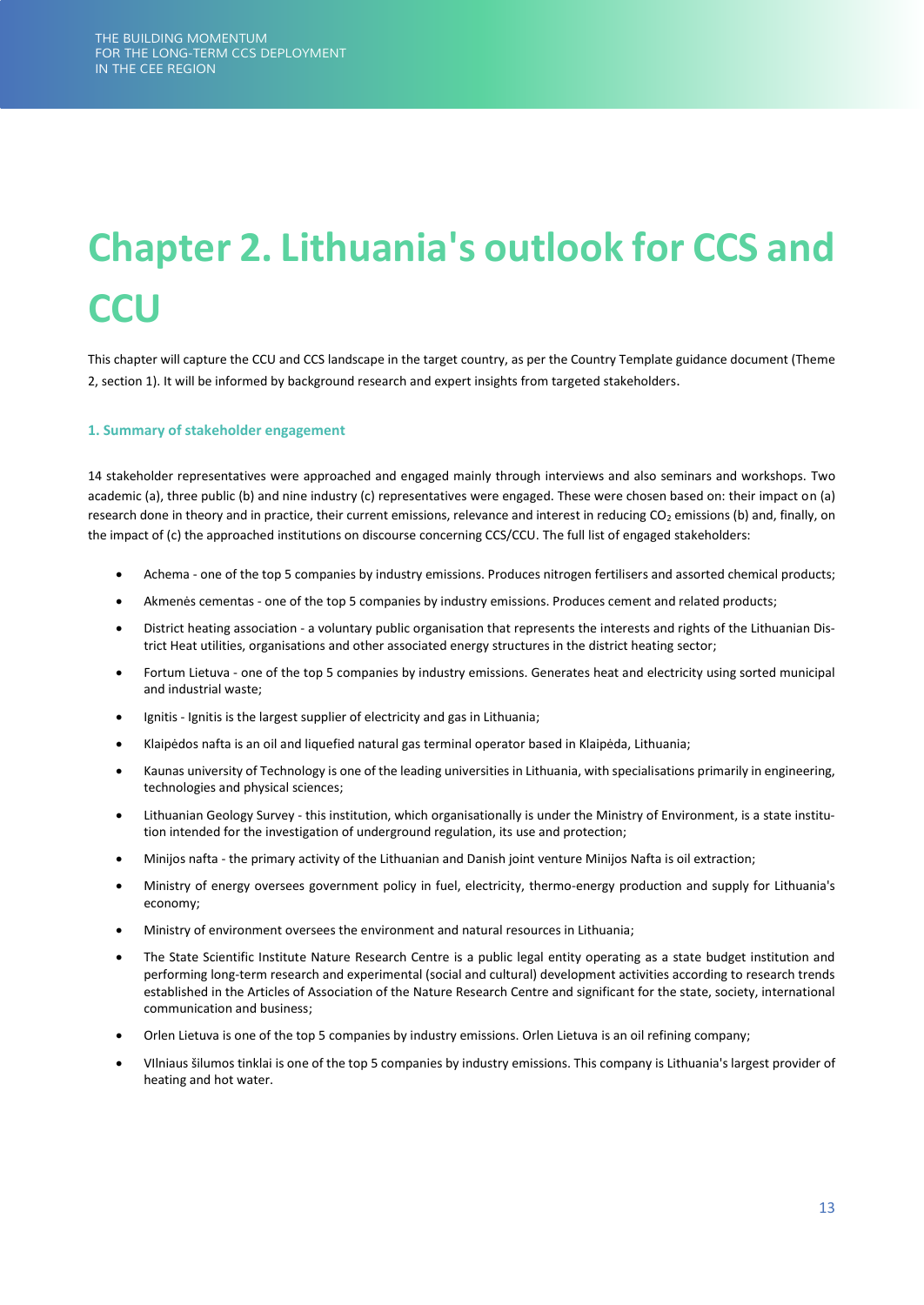### <span id="page-14-0"></span>**2. Stakeholder positions on CCS and CCU**

The aforementioned stakeholders were engaged in interviews, asking them about CCS/CCU. All stakeholders acknowledged that CCS in Lithuania is underdeveloped due to the restrictions on storing carbon dioxide underground. Companies that are the largest emitters or whose technological processes cannot forgo emitting  $CO<sub>2</sub>$  (like cement manufacturing) noted that they would be highly interested if the financial conditions permitted continuing with CCS development. There is also academic interest in CCS from a governmental research organisation (Nature research centre) and from a university (Kaunas Technology university). Detailed stakeholder positions can be found in Table 3 (See [Table 3: Positions of stakeholders in Lithuania on ccs and ccu\)](#page-14-1).

| <b>STAKEHOLDER</b>                    | <b>POSITION</b>                                                                                                                                                                                                                                                                                                                                                                                                                                                                                                                                                                                                                                                                                                                                                                                                                                                                         | <b>ROLE</b>  |  |  |
|---------------------------------------|-----------------------------------------------------------------------------------------------------------------------------------------------------------------------------------------------------------------------------------------------------------------------------------------------------------------------------------------------------------------------------------------------------------------------------------------------------------------------------------------------------------------------------------------------------------------------------------------------------------------------------------------------------------------------------------------------------------------------------------------------------------------------------------------------------------------------------------------------------------------------------------------|--------------|--|--|
| <b>ACADEMIC INSTITUTIONS</b>          |                                                                                                                                                                                                                                                                                                                                                                                                                                                                                                                                                                                                                                                                                                                                                                                                                                                                                         |              |  |  |
| Nature research centre                | Experts from the research centre see their role as an advisory and informational<br>partner to other institutions as at the current moment they are unable to<br>perform scale-relevant research due to restrictions on CCS. The research centre<br>has had experience in the past collaborating with scientists from other<br>companies and various institutions in Europe - they noticed interest from large<br>companies such as Klaipėdos Nafta with regard to the possibilities of developing<br>the CCS sector in Lithuania.                                                                                                                                                                                                                                                                                                                                                      | Fence-sitter |  |  |
| Kaunas Technology<br>university (KTU) | While KTU does not have extensive research into CCS/CCU, previous research<br>not only shows potential for geological storage, but also for combining CO <sub>2</sub> with<br>serpentinite, which could produce a carbonate that can be used for road<br>infrastructure. The feasibility of this option, as with other relevant options in<br>Lithuania, depends highly on the infrastructure for CO <sub>2</sub> transportation.                                                                                                                                                                                                                                                                                                                                                                                                                                                       | Fence-sitter |  |  |
| <b>INDUSTRY REPRESENTATION</b>        |                                                                                                                                                                                                                                                                                                                                                                                                                                                                                                                                                                                                                                                                                                                                                                                                                                                                                         |              |  |  |
| Achema                                | Being the largest emitter in Lithuania, Achema has always analysed and looked<br>at the possibilities of reducing their carbon footprint. Currently, Achema seeks<br>this by offsetting activities and providing a part of CO <sub>2</sub> emissions to the local<br>beverage industry. Around 3.3% of Achema's yearly emissions (1.5 M tonnes of<br>CO <sub>2</sub> ) are turned over to beverage producers. Current ETS carbon prices (EUR 50<br>per tonne) are not sufficient (based on their previous calculations) to push<br>Achema into developing CCS and CCU solutions. Despite this, Achema is<br>collaborating with KTU and are looking into CCU options - creating products to<br>be used in construction or related sectors. Achema is more inclined to possibly<br>create new products with CCU, but CCS abroad is also a possibility they are<br>willing to investigate. | Pace-setter  |  |  |
| Akmenės cementas                      | The main cement producer in Lithuania does not currently see an opportunity<br>for CCS for several reasons. First, current capture technologies are not well-es-<br>tablished in Akmenės cementas and they require more information and best<br>practice examples. Secondly, transportation and storage costs outside of Lithua-<br>nia might be too much of a financial burden. Finally, as storing CO <sub>2</sub> in Lithuania<br>is forbidden, the best option would be utilising it to create new products, but<br>they are not yet sure of CCU potential.                                                                                                                                                                                                                                                                                                                         | Fence-sitter |  |  |
| Orlen Lietuva                         | Orlen group has prepared a strategy that foresees becoming climate neutral by<br>2050 through CO <sub>2</sub> capture or offsetting measures. Orlen Lietuva are currently<br>looking at the financial and logistic opportunities of CO <sub>2</sub> capture and<br>transportation offshore, with the most likely destination being Norway. Taking<br>the amount of time needed for large-scale changes in their industrial line into<br>consideration, Orlen Lietuva would install carbon capture technologies in<br>around 2027 when their machinery is under general repair.                                                                                                                                                                                                                                                                                                          | Fence-sitter |  |  |

#### <span id="page-14-1"></span>**TABLE 3: POSITIONS OF STAKEHOLDERS IN LITHUANIA ON CCS AND CCU**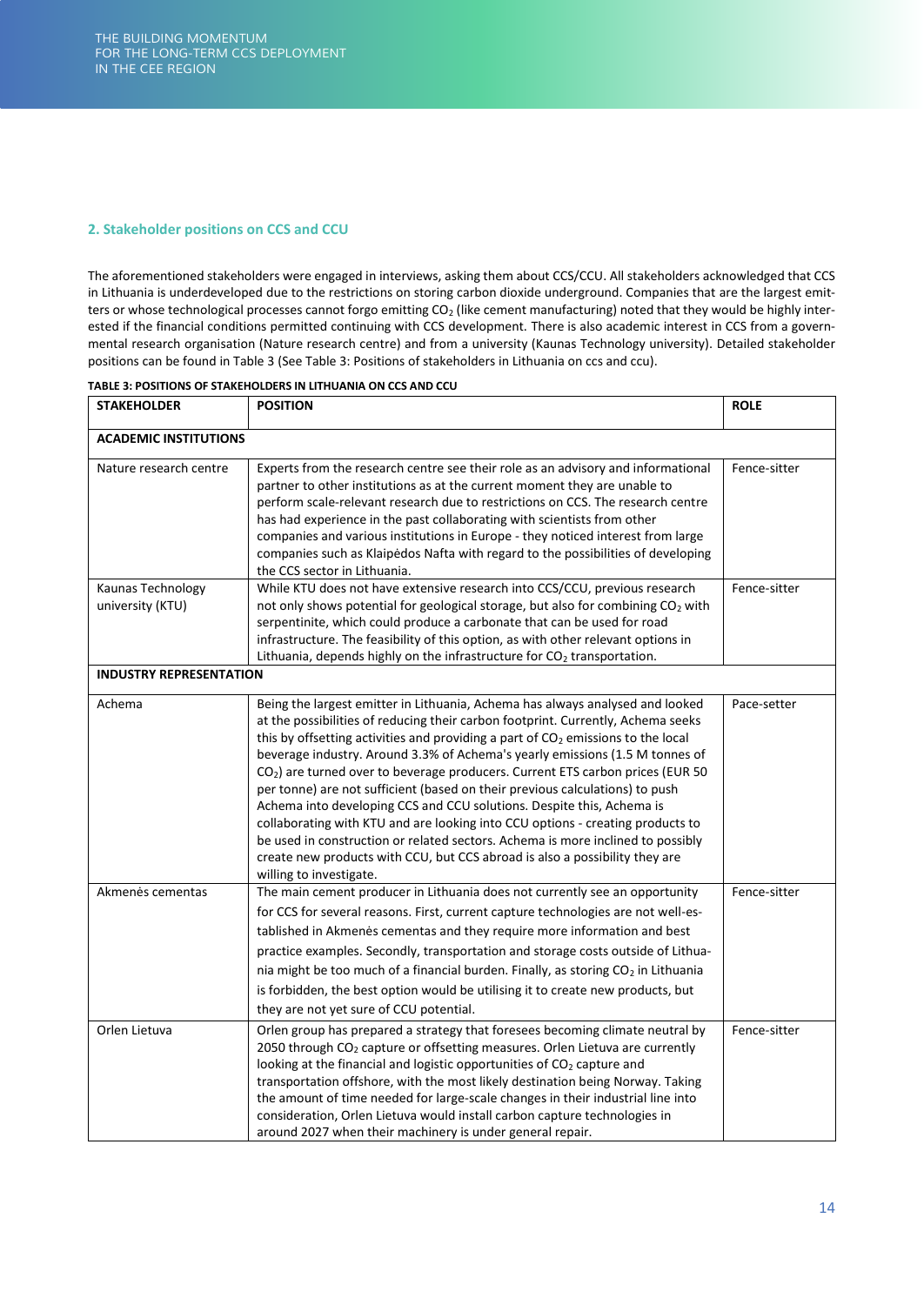| Vilniaus Šilumos tinklai<br>(Vilnius heating<br>networks) | Vilnius heating networks does not have a direct interest in CCS/CCU as by 2030<br>the company is planning to phase out gas through switching to biofuel and<br>lowering of temperature (from 110 °C to 65 °C or so) in the system, harvesting<br>excess heat from industrial users in Vilnius, and introducing heat accumulation<br>devices and heat pumps. The prerequisite for this transformation is a significant<br>renovation of apartment housing. Worst-insulated houses require large<br>temperatures and consume disproportionally large amounts of energy during<br>the coldest days. By 2040 the company foresees that biomass will be phased out<br>in favour of electricity for two reasons. The first one - EU taxonomy directive,<br>that will potentially remove CO <sub>2</sub> exception for biomass. Second reason - use of<br>electricity will lower the temperature in the system even more and electricity<br>(heat pumps) can be equivalently efficient and even easier to maintain the<br>energy source. Criteria for success in this scenario is LT implementing its climate<br>goals and a fully renovated housing stock. | Fence-sitter |
|-----------------------------------------------------------|------------------------------------------------------------------------------------------------------------------------------------------------------------------------------------------------------------------------------------------------------------------------------------------------------------------------------------------------------------------------------------------------------------------------------------------------------------------------------------------------------------------------------------------------------------------------------------------------------------------------------------------------------------------------------------------------------------------------------------------------------------------------------------------------------------------------------------------------------------------------------------------------------------------------------------------------------------------------------------------------------------------------------------------------------------------------------------------------------------------------------------------------------|--------------|
| Fortum Lietuva                                            | Fortum Lietuva has gained insight from their group counterparts in Norway,<br>Oslo, who have enacted pilot projects capturing CO <sub>2</sub> . Based on those projects,<br>Fortum Lietuva would be inclined to conduct their own pilot projects and they<br>would help determine the most appropriate $CO2$ capture technology, since the<br>waste produced in Lithuania is quite different from Norway. Overall, Fortum Lie-<br>tuva would be inclined to be a first mover in the CC market, but they do not see<br>this as financially feasible in the current situation. Their pilot project would re-<br>quire extensive investments, so they will either receive governmental support or<br>wait for the price of carbon to reach \$100 per tonne.                                                                                                                                                                                                                                                                                                                                                                                             | Pace-setter  |
| Ignitis                                                   | Ignitis has two main options for becoming carbon neutral: to stop burning fuels<br>that emit GHG, or to catch the CO <sub>2</sub> that their fuel emits. Currently, the ETS price<br>of carbon is not high enough to merit large-scale actions, so they are considering<br>small pilot projects with specific power stations and collecting data about the<br>costs of carbon capture, evaluating the costs of carbon transportation and possi-<br>ble shipment to CO <sub>2</sub> storage sites.                                                                                                                                                                                                                                                                                                                                                                                                                                                                                                                                                                                                                                                    | Pace-setter  |
| District heating<br>association                           | In Lithuania most of the heat is produced from biomass, and if renovation will<br>move forward, there will be far less consumption peaks and it is reasonable to<br>expect gas usage (main CO <sub>2</sub> emission source) to be below 5% of total heating en-<br>ergy, and below 10% if conservative predictions are made. CO <sub>2</sub> from biomass is<br>only relevant as the transportation of biomass consumes non-renewable fuels,<br>but the actual burning of wood is not a problem as it is considered CO <sub>2</sub> neutral<br>and will remain as such. District heating companies will not do anything about<br>capturing this CO <sub>2</sub> . The only municipality that currently has any significant emis-<br>sions is Vilnius.                                                                                                                                                                                                                                                                                                                                                                                                | Fence-sitter |
| Minijos nafta                                             | The company is interested in conducting research into carbon storage, but the<br>current legal regulations do not allow one to use volumes of CO <sub>2</sub> that would<br>provide meaningful results for this company. Minijos nafta also evaluates that<br>their oil reserves are depleting and having the possibility to use CO <sub>2</sub> for<br>enhanced oil recovery could help in prolonging their activity.                                                                                                                                                                                                                                                                                                                                                                                                                                                                                                                                                                                                                                                                                                                               | Pace-setter  |
| Klaipėdos nafta                                           | The company is interested in CO <sub>2</sub> capture, storage and utilisation and actively<br>seeks opportunities to use its terminal infrastructure to diversify their portfolio<br>and load more liquid energy-related products, including liquified CO <sub>2</sub> . They have<br>been talking with main CO <sub>2</sub> emitters, which are Orlen Lietuva, Akmenės<br>cementas, and Achema, about collaboration in the CO <sub>2</sub> transporting topic.<br>Klaipėdos nafta has an active feasibility study that looks into transporting CO <sub>2</sub> ,<br>with a partner company that is "one of the main $CO2$ emitters in the country".<br>Based on current CO <sub>2</sub> emissions, there are probably 3 potential clients that they<br>could feasibly cater to. Does not see any breakthroughs regarding allowing CO <sub>2</sub><br>storage underground in Lithuania, mainly looking into the stance of government                                                                                                                                                                                                                 | Pace-setter  |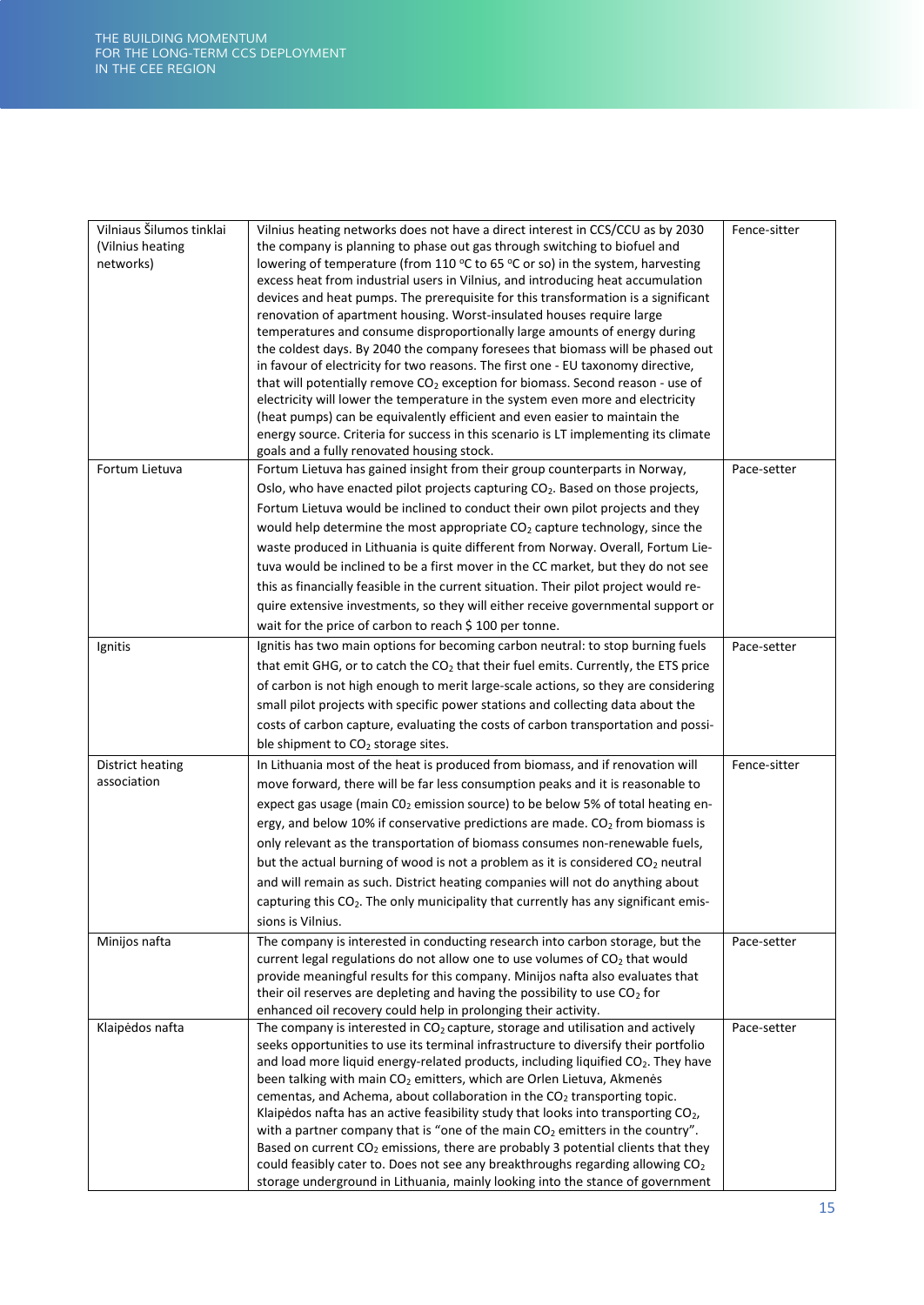| <b>PUBLIC INSTITUTIONS</b>    | institutions. Also interested in hydrogen transportation, which for them will<br>likely be a more lucrative business.                                                                                                                                                                                                                                                                                                                                                                                                                                                                                                                                             |              |
|-------------------------------|-------------------------------------------------------------------------------------------------------------------------------------------------------------------------------------------------------------------------------------------------------------------------------------------------------------------------------------------------------------------------------------------------------------------------------------------------------------------------------------------------------------------------------------------------------------------------------------------------------------------------------------------------------------------|--------------|
|                               |                                                                                                                                                                                                                                                                                                                                                                                                                                                                                                                                                                                                                                                                   |              |
| Ministry of environment       | Representatives from the ministry stated that the current legal base determines<br>their low involvement in CCS. Considering changes in the relevant laws, the<br>ministry does not see themselves as agenda setters and are not proactive in<br>raising the discussion about CCS.                                                                                                                                                                                                                                                                                                                                                                                | Foot-dragger |
| Ministry of energy            | Representatives from the ministry stated an interest in hydrogen, which is<br>reiterated In the National Climate Action plan and National Energy<br>Independence strategy. Considering hydrogen as a prospective resource, the<br>ministry sees the need of CCS as a key component in delivering clean hydrogen,<br>which Is seen as a 'green' fuel. CCS can help to reduce the carbon emissions of<br>processes that manufacture hydrogen as a usable resource, i.e. store the $CO2$<br>from the reforming process of natural gas. The ministry is willing to start<br>discussions among key stakeholders in small-scale discussions, workshops and<br>seminars. | Pace-setter  |
| Lithuanian geology<br>service | The geology service sees the ban on CCS as a disservice to their research and<br>possibilities for business to reduce their $CO2$ emissions. If the possibility were to<br>return, they would conduct research projects on the prospects and capabilities<br>of CCS in Lithuania. Concerning the safety and risks of CCS, the representatives<br>from the service see them as minimal taking the geological structure in Lithuania<br>into account.                                                                                                                                                                                                               | Pace-setter  |

### <span id="page-16-0"></span>**3. In-depth stakeholder perceptions of the CCU and CCS landscape**

### **3.1. Overall prospects for CCU/CCS in target country**

Overall prospects for CCU/CCS are high in Lithuania, as the main emitters have shown confidence that they could transform their main activities and both capture and store the CO<sub>2</sub>. CCS is viewed with hesitance by main actors in Lithuania due to the legal situation and a lack of commercial business cases. CCU is less known and accentuated during the interviews.

### **3.2. The role of CCU/CCS in sector integration**

CCU/CCS has the potential to integrate a qualified majority of companies that emit the highest amounts of CO2. This integration can be realised through common projects storing, transporting or utilising captured CO<sub>2</sub>.

### **3.3. Awareness of EU policy and financial instruments for CCU/CCS**

Several stakeholders commented about foreign companies or public institutions who relayed that there are various financing possibilities, especially considering the European Green Deal and projects related to carbon neutrality. Certain aspects in EU policy are not fully understood or disclosed (EU Taxonomy), so their final effect on CCU/CCS is to be determined.

### **3.4. Perceived deployment barriers and risks**

The largest hurdle is the transportation cost of  $CO<sub>2</sub>$ , which also has the additional issue of requiring a substantial amount of local storage. Another challenge is for each company to decide on and choose specific carbon capture technologies for each specific sector - currently some companies can draw from knowledge that their counterparts in other countries have gained (Fortum) and others can look at sectoral examples that are essentially identical in terms of industrial processes (Akmenės cementas).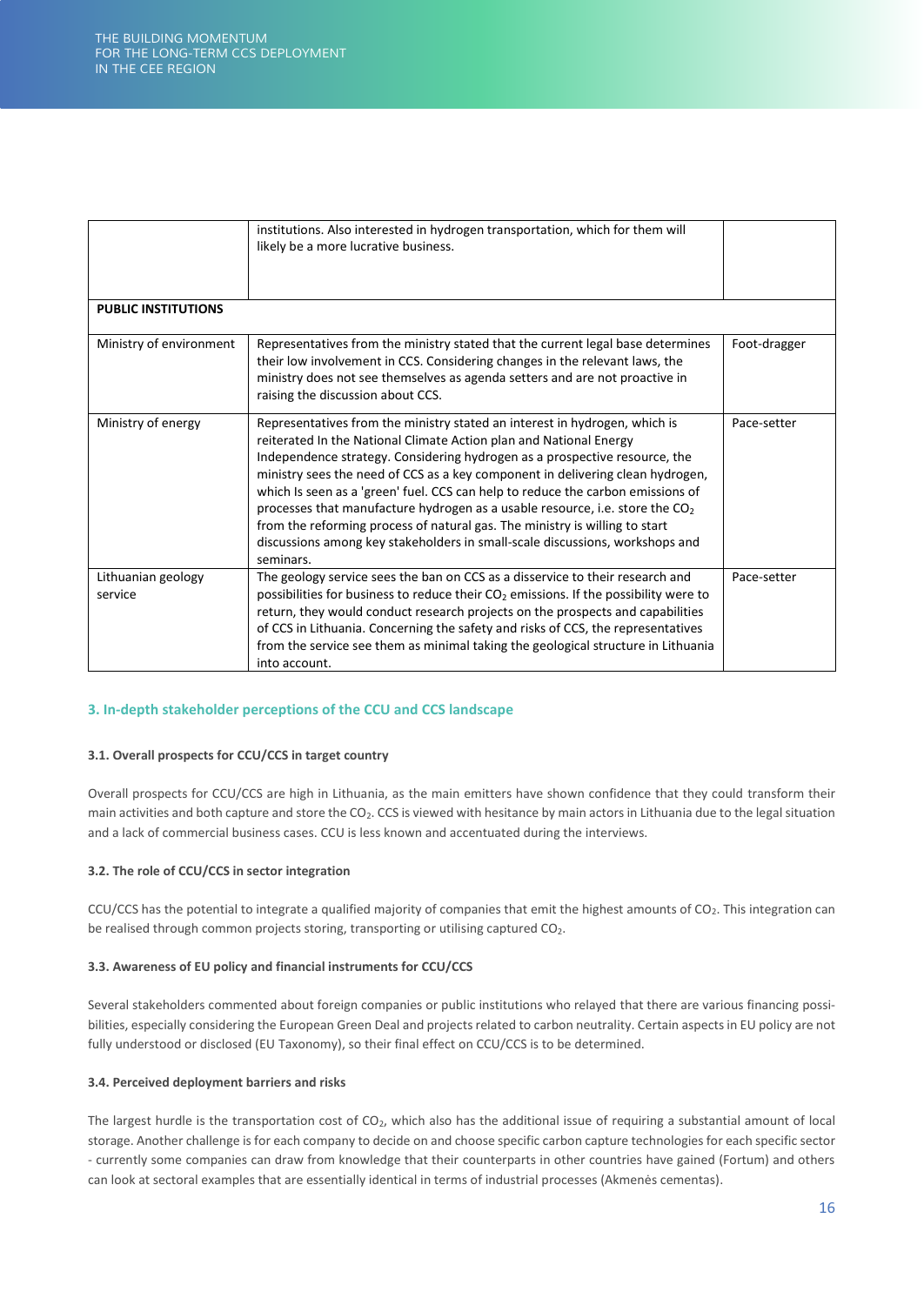### <span id="page-17-0"></span>**4. Stakeholder recommendations for CCU/CCS**

### **4.1. Regulation**

The first and most important aspect for change in the legal landscape is the backtracking of the 2019 prohibition of  $CO<sub>2</sub>$  storage. Besides this one redaction, other laws and regulations are equipped to handle CCS and CCU developments. For this reason, several stakeholders did not see much need for enabling storage in Lithuania, as there are enough possibilities to store CO<sub>2</sub> outside Lithuania or propagating CCU solutions.

### **4.2. Technology**

Two main technologies need development or government support: specific CO<sub>2</sub> capture devices and chain of transportation for CO<sub>2</sub>. Different emissions structures within different industries require in-depth knowledge concerning different methods of capturing carbon. While some companies may just wait and see what others use, the major industry companies will be more inclined to perform small-scale pilot projects and find the best technology for their own needs. The cost of transporting carbon is also a major issue, since carrying carbon over long distances requires significant infrastructure investment and storing it onshore before shipment requires terminal utilities.

### **4.3. Infrastructure**

Currently, no widely used infrastructure for CCS/CCU or even CO<sub>2</sub> transportation is implemented in Lithuania. Achema has stated that they have the capabilities to capture CO<sub>2</sub>, but only 3% of it is utilised by the beverage industry. The most pertinent infrastructure questions surround CO<sub>2</sub> transportation, since the most likely outcome is that the major emitters in Lithuania will export their captured CO<sub>2</sub>. State involvement in establishing CO<sub>2</sub> transportation Infrastructure would provide incentives for private companies to go forward with CCS/CCU projects.

### **4.4. Market**

The most pertinent question for the CCS/CCU market is the ETS allowance price per tonne of CO<sub>2</sub>. Currently (at the time of writing) the price of one tonne is EUR 53<sup>6</sup>. Several industry stakeholders have stated that this price is not yet enough to start moving towards CCS/CCU, but a price closer to EUR 100 per tonne would mandate them to take action. It is important to note that CCS chain development takes at least 5 years, so to avoid substantive financial costs due to  $CO<sub>2</sub>$  emissions, governments and key companies that would benefit from CCS should think ahead and prepare for the price of carbon to reach the critical mark of EUR 100 per tonne.

### **4.5. Financial frameworks**

Financial frameworks and grants for pilot projects would incentivise companies to prioritise carbon capture on their agenda. The EU's Taxonomy initiative might be one of these options: The EU taxonomy is a classification system, establishing a list of environmentally sustainable economic activities<sup>7</sup>. This system is an important enabler to scale up sustainable investment and to implement the European Green Deal. Notably, by providing appropriate definitions to companies, investors and policymakers on which economic activities can be considered environmentally sustainable, it is expected to create security for investors, and protect private investors from greenwashing, help companies to plan the transition, mitigate market fragmentation and eventually help shift investments where they are most needed. CCS/CCU could be one of the activities that are classified as a part of the EU taxonomy.

### **4.6. Inter-sectoral and regional collaboration**

<sup>&</sup>lt;sup>6</sup> https://ember-climate.org/data/carbon-price-viewer/

<sup>7</sup> https://ec.europa.eu/info/business-economy-euro/banking-and-finance/sustainable-finance/eu-taxonomy-sustainable-activities\_en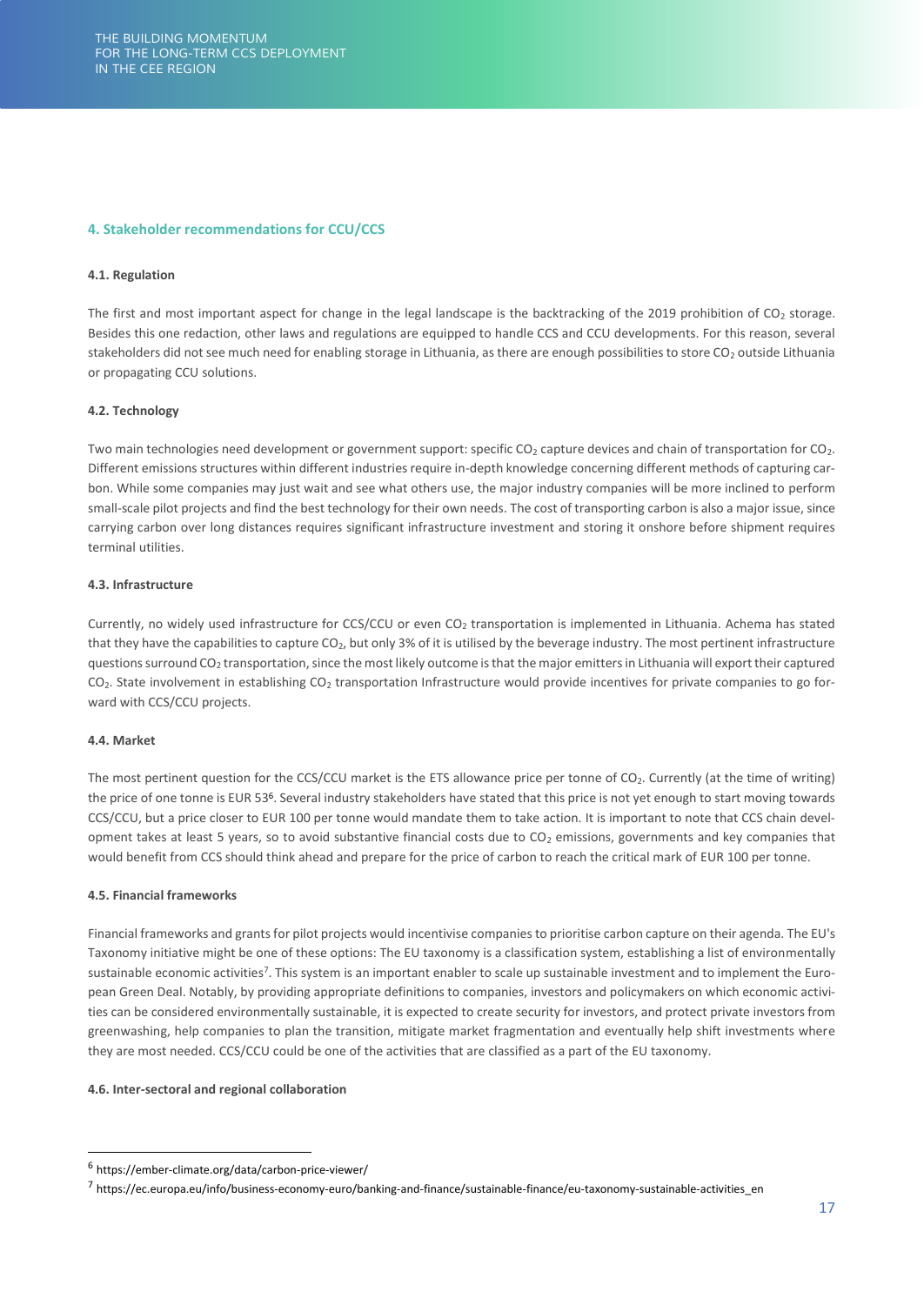Different types of collaboration would have an impact on CCS/CCU: regional collaboration can help with the dissemination of scientific research and possible benefits of CCS/CCU, while Inter-sectoral collaboration can help reduce the risks and costs of implementing projects related to CCS/CCU.

### **4.7. Social aspects**

CCU/CCS deployment requires the active public participation of scientists and experts. Communication of factual data and results of research could help disseminate realistic information, not personal opinion. This could help in showing the benefit of CCS/CCU to business, climate and local communities.

### **Conclusions**

Currently, CCS/CCU in Lithuania has few prospects due to the legal changes in recent years. This is countered by timid hope from various stakeholders that this might change. In any case, stakeholders from the side of industry have taken into account the fact that carbon capture is unavoidable in the future and some of them have preliminarily evaluated the possible costs of transporting  $CO<sub>2</sub>$ offshore (i.e. the North Sea). CCU is another option that keeps stakeholder's hopeful of reaching a financially viable way of capturing carbon, even though the actual effectiveness in emission reduction is not yet fully known and the detriments of different CCU processes might even be worse for the climate but in separate ways.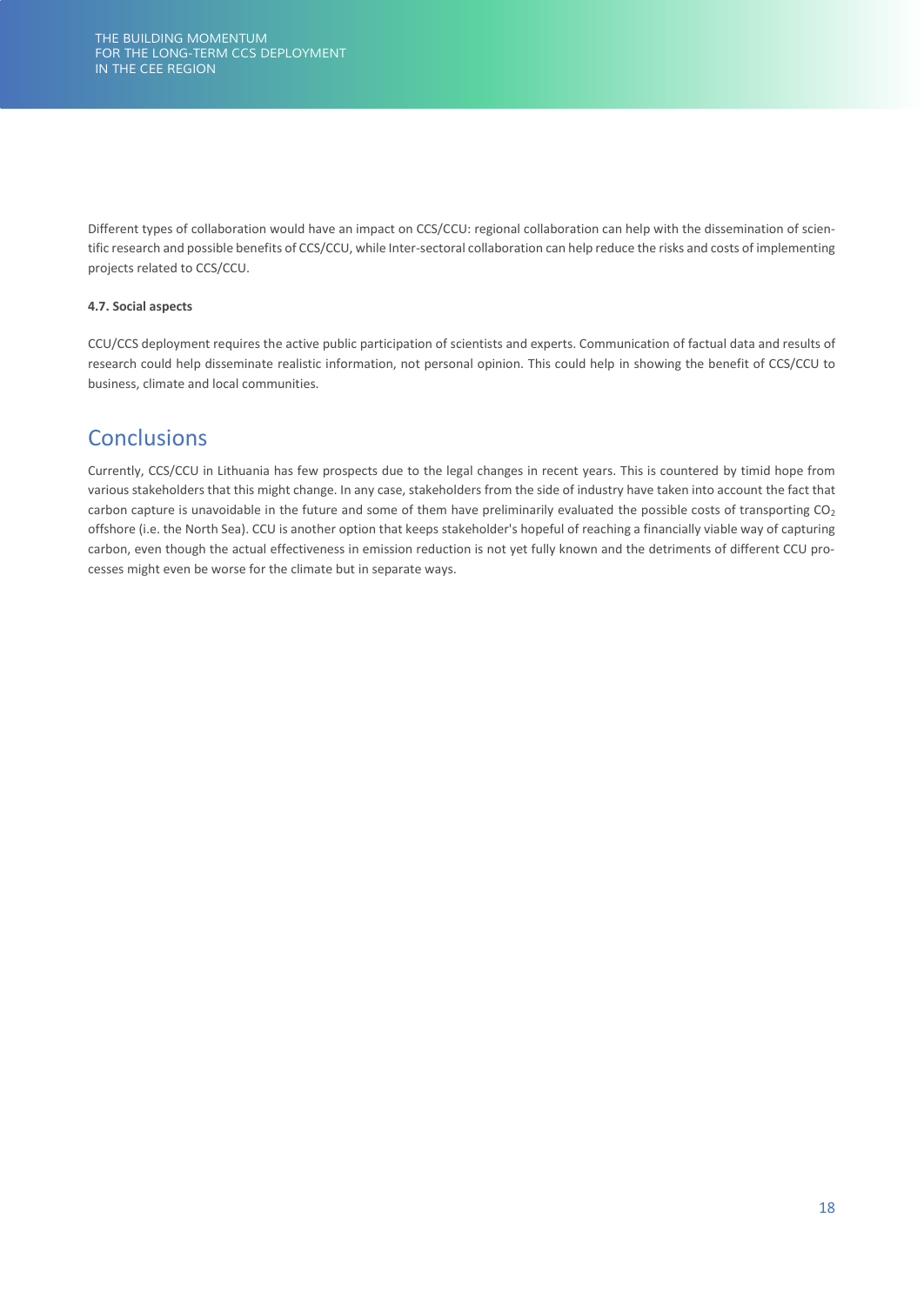## <span id="page-19-0"></span>**Chapter 3. CCS and CCU: Public acceptance in Lithuania**

Public acceptance of CCS and CCU in Lithuania was mostly formed by statements of public officials, especially ones that overstated the negative aspects, thus causing the public to get agitated without even analysing any factual Information. Thus, the overall awareness of the public on the topics of CCS and CCU is limited at best and negatively skewed at worst.

One of the three most CO<sub>2</sub>-emitting companies have made public statements about the future and possible use of CCS/CCU. "Compared to 1990, we have achieved 25% lower CO<sub>2</sub> emissions, they have decreased from 3 million to 0.8 million tonnes. All of our previous investments in new technologies have focused on this. We are now preparing for the second step. We will abandon the use of fossil fuels - coal - as much as possible, we will replace it with an alternative, so that by 2030 we will reduce emissions by 55%. This is not easy and will require large investments - we hope that we may have the opportunity to use the DNA (Deoxyribonucleic acid) Plan of the Future Economy or the Fair Transformation Fund." says Artūras Zaremba, CEO of the cement production company Akmenės cementas<sup>8</sup>.

In the next three years, Akmenės Cementas will be able to abandon fossil fuels and replace them with alternative ones at a cost of about EUR 15-20 million. However, these investments will not determine everything. Fuels account for about 40% of total CO<sub>2</sub> emissions, with the remaining 60% being from raw materials. Limestone emits carbon dioxide when exposed to high temperatures. And there is nothing to change in the production of limestone cement yet.

"By 2050, we will have to achieve zero CO<sub>2</sub> emissions. The technology (CCS) is there, but it is not very widespread - in Europe, the new technology is currently being installed in one factory, apparently with the support of the Norwegian government. Then we will see how this technology works," says the head of the company<sup>9</sup>.

Doubts about CCS have been put forward both by institutional representatives and NGO's. The former minister of environment has stated<sup>10</sup> that: "Landfilling of carbon dioxide is a rather dubious project. (...) If scientists emphasise that  $CO<sub>2</sub>$  buried in the ground can cause additional problems due to carbonation, acidification, other chemical reactions, and knowing that Lithuania's groundwater resources are huge, the threat to groundwater resources and quality is really in first place."

Several members of parliament expressed their concerns publicly, showing doubt about the benefit of CCS and deliberated about alternative costs<sup>11</sup>: "Today, the territories of western Lithuania are rich in geothermal water, which can be successfully applied in various areas in the future, but by turning these territories into landfill storage, we prevent any other innovations. With the installation of carbon storage in these areas, in order not to damage the tightness of the storage, we could hardly extract oil further in the deeper layers of the earth." Fear about the safety of underground water reserves was a resounding argument amongst the proponents of forbidding CCU/CCS, with some suggesting that storing  $CO<sub>2</sub>$  would be carried out as deep as underground water reserves are found, and this could cause harm to these reserves<sup>12</sup>.

<sup>8</sup> https://www.vz.lt/pramone/2020/12/08/akmenes-cementas-nulines-tarsos-kaina&template=api\_article <sup>9</sup> Ibid.

<sup>10</sup> https://www.vz.lt/pramone/energetika/2019/07/04/k-mazeika-co2-laidojimas-zemeje-keltu-gresme-vandens-istekliams

<sup>11</sup> https://www.delfi.lt/news/ringas/politics/kestutis-bacvinka-ar-lietuva-paversime-co2-saugykla.d?id=82257543

<sup>12</sup> https://www.lrt.lt/naujienos/verslas/4/1105669/draudimas-zemes-gelmese-laidoti-anglies-dioksida-vieni-mato-pavoju-kiti-pasiusta-neigiamazinia-verslui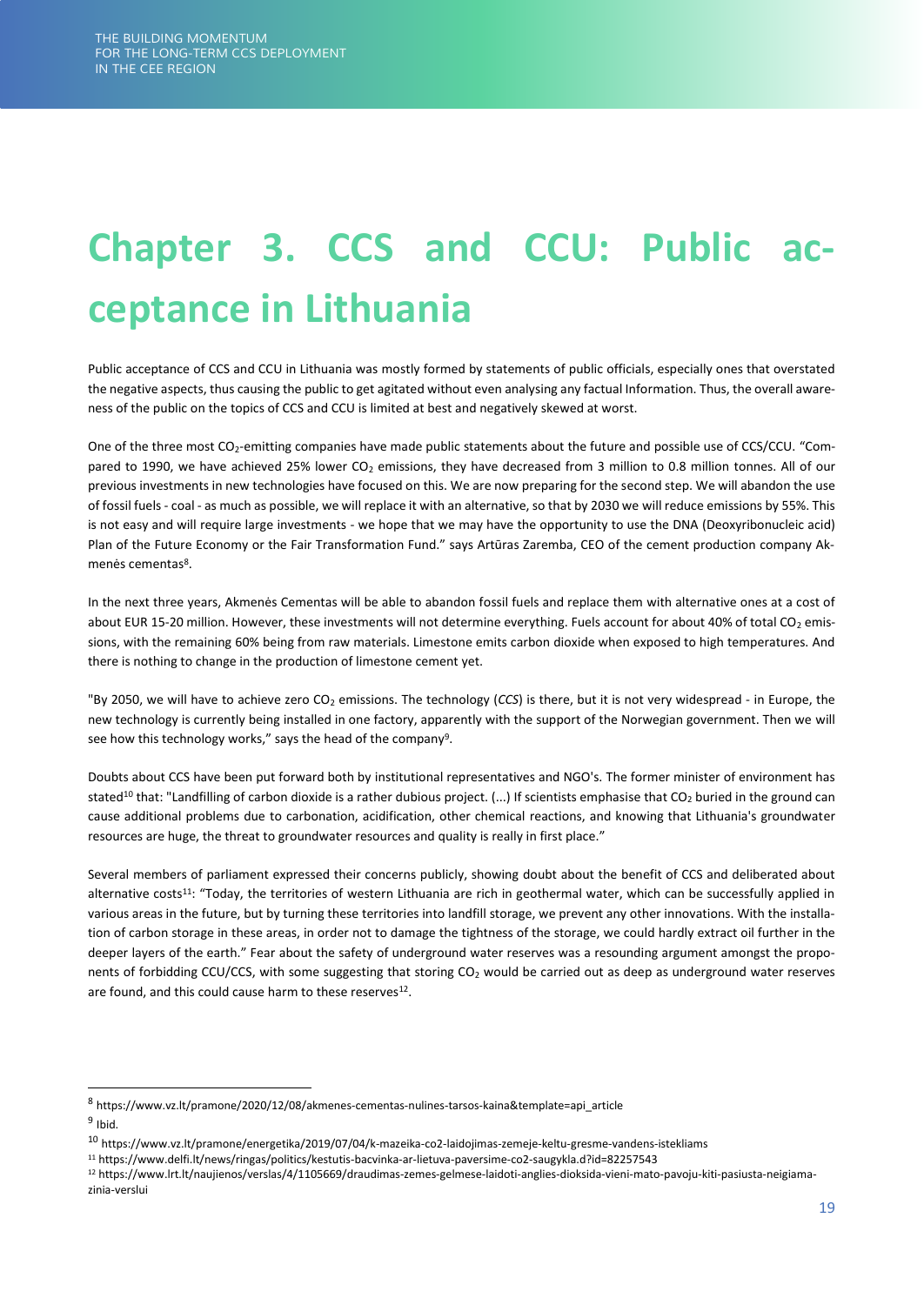In the discussion surrounding CCS doubts were raised about the relevance of  $CO<sub>2</sub>$  in global warming. Concerns were raised due to the lack of scientific research<sup>13</sup>: "This is a matter for one firm or private individual. The plans that are being drawn up and made with the aim of reducing emissions are too optimistic. But no scientist has yet answered whether the increase in  $CO<sub>2</sub>$  is due to rising global temperatures or whether rising temperatures are due to rising  $CO<sub>2</sub>$ . There is a fundamental question here, but there is no answer." These doubts are renounced by most major climate change institutions, academic circles, and various multilateral organisations.

Amidst the discussion about the safety and necessity of CCS, some politicians saw possible private interests being put ahead of public interests. This was over a feasibility study for a new gas-fired power plant in Lithuania. The use of so-called zero-emission technologies in a 300 MW gas-fired power plant were being considered, i.e. the  $CO<sub>2</sub>$  captured would be buried in the depths of the earth rather than released into the atmosphere, thus avoiding huge pollution charges. But after Seimas passed amendments to the law restricting the use of CCS technologies in Lithuania, American investors were forced to bury their plans and retreat from their planned projects.

Public organisations and non-profits related to circular (or green) economy idea propagation criticise industrial companies for not paying enough to offset the damage they enact on the environment<sup>14</sup>. This is further strengthened with comparisons of taxes paid per tonne of CO<sub>2</sub>, showing that the largest polluters pay significantly less taxes than the effect their emitted CO<sub>2</sub> has on the environment. Provided demands or, rather, recommendations are to use fewer polluting fuels or exchange the produced products into more sustainable alternatives.

### **Conclusion**

As of writing this report, public awareness and the public image of CCS/CCU technology in Lithuania is not favourable. This is in part due to statements of public figures that were widely deliberated, and the opinions of researchers and geologists were pushed to the sidelines. No research or surveys have been conducted on this specific topic and the interviewed stakeholders also expressed that public discourse regarding CCS/CCU is lacking. Looking at the context of legal changes in 2019, public acceptance of CCS/CCU was formed in a negative manner due to the communication of several actors that tried to accentuate risks and problems with related technology and projects. However, both the increasing activity of industry leaders and the EU's agenda on transitioning to a carbonneutral economy will surely increase the flow of information from multilateral sources. As a result, both discussions and possible project implementations should have a more nuanced evaluation in terms of public acceptance. This can be best done together with academic and research personnel that have long-term experience in topics of CCS/CCU (Nature Research centre, Lithuanian Geology service) and industry leaders who plan to be pace-setters of CCS development in the region.

 $13$  Ibid.

<sup>14</sup> http://www.circulareconomy.lt/10-daugiausiai-prie-klimato-kaitos-prisidedanciu-imoniu-lietuvoje-

<sup>2020/?</sup>fbclid=IwAR3PvBHXHEUqW7HKqGMXF5Hzzdd8sR0AH7aY0gwIhE\_hOw8nz7g59xvAhxY